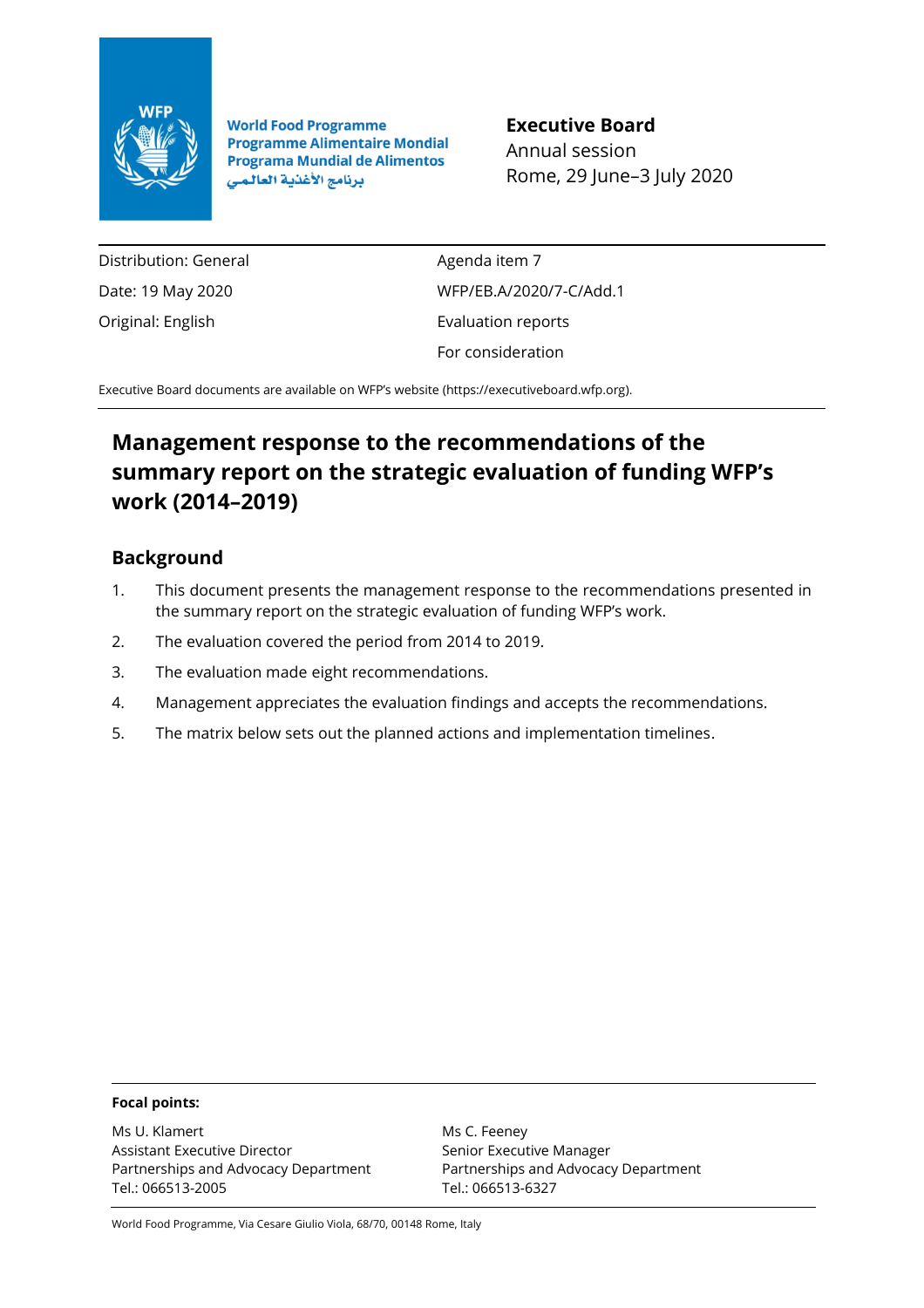| MANAGEMENT RESPONSE TO THE RECOMMENDATIONS OF THE SUMMARY REPORT ON THE STRATEGIC EVALUATION OF FUNDING WFP'S WORK (2014-2019)                                                                                                                                                                                                                                                                                                                                                                                                                                                                                                                            |                                                                                                                                                                                                                        |                                                                                                                                                                                                                                                                                                                                                                                                                                                                                                                                                                                                                                                                                                                                                                                          |                                                                                                   |
|-----------------------------------------------------------------------------------------------------------------------------------------------------------------------------------------------------------------------------------------------------------------------------------------------------------------------------------------------------------------------------------------------------------------------------------------------------------------------------------------------------------------------------------------------------------------------------------------------------------------------------------------------------------|------------------------------------------------------------------------------------------------------------------------------------------------------------------------------------------------------------------------|------------------------------------------------------------------------------------------------------------------------------------------------------------------------------------------------------------------------------------------------------------------------------------------------------------------------------------------------------------------------------------------------------------------------------------------------------------------------------------------------------------------------------------------------------------------------------------------------------------------------------------------------------------------------------------------------------------------------------------------------------------------------------------------|---------------------------------------------------------------------------------------------------|
| <b>Recommendations</b>                                                                                                                                                                                                                                                                                                                                                                                                                                                                                                                                                                                                                                    | <b>Action by</b>                                                                                                                                                                                                       | Management response and action to be taken                                                                                                                                                                                                                                                                                                                                                                                                                                                                                                                                                                                                                                                                                                                                               | Priority/<br>implementation<br>deadline                                                           |
| <b>Recommendation 1</b><br>WFP should take a collaborative approach to developing its<br>next strategic plan that allows the organization to clearly<br>articulate with one voice its full mandate and priorities<br>for ending hunger and improving nutrition and act<br>accordingly.<br>The process of developing the next strategic plan, as<br>a)<br>well as the next plan itself, should provide direction on<br>the link between what WFP wants to achieve and the<br>funding ambitions, priorities and approaches of the<br>organization.                                                                                                          | <b>Assistant Executive</b><br>Director, Programme and<br>Policy Development<br>Department, with the<br>collaboration of the Office<br>of the Deputy Executive<br>Director and the<br>Oversight and Policy<br>Committee | <b>Agreed</b><br>a) The initial findings of the mid-term review of the<br>strategic plan 2017-2021, conducted concurrently<br>with this evaluation, indicate that despite WFP's<br>overall growth not all aspects of its strategy receive<br>sufficient funding; there is difficulty in mobilizing the<br>multi-year, non-earmarked resources required for<br>resilience building and root cause activities. At the<br>field level, country offices struggle to balance the<br>ambition of the strategic plan - which calls for<br>transformational country strategies that support<br>countries in their journey towards zero hunger -<br>with the feedback they receive regarding donor<br>funding interests.                                                                          | November 2020<br><b>or</b><br>the approval date of<br>the next strategic plan<br>if it is delayed |
| b) The next strategic plan should:<br>stress the importance of maintaining WFP's<br>capacity to respond to all types of emergencies<br>and increasing related funding, with objectives for<br>funding preparedness, anticipatory action and<br>response, including in contexts that receive less<br>attention.<br>elaborate new approaches to working in<br>partnership in protracted crises and for resilience<br>building, including with international financial<br>institutions in middle-income countries, to<br>highlight the operational and funding<br>requirements of WFP's work at the nexus of<br>humanitarian, peacebuilding and development. |                                                                                                                                                                                                                        | b) To prepare its next strategic plan, WFP will engage in<br>a broad consultative process with stakeholders<br>including donors, host governments and other<br>Member State partners. The plan will reflect the<br>importance of maintaining emergency response<br>capacity and describe WFP's role in sustainable<br>development, thus affirming the breadth of its<br>mandate. It will also emphasize partnership<br>strategies that seek to secure adequate funding for<br>the full implementation of the strategic plan. This<br>will include additional support for country offices<br>with the design and implementation of<br>transformative country strategic plans that are<br>structured around the triple nexus of humanitarian,<br>peacebuilding and development activities. |                                                                                                   |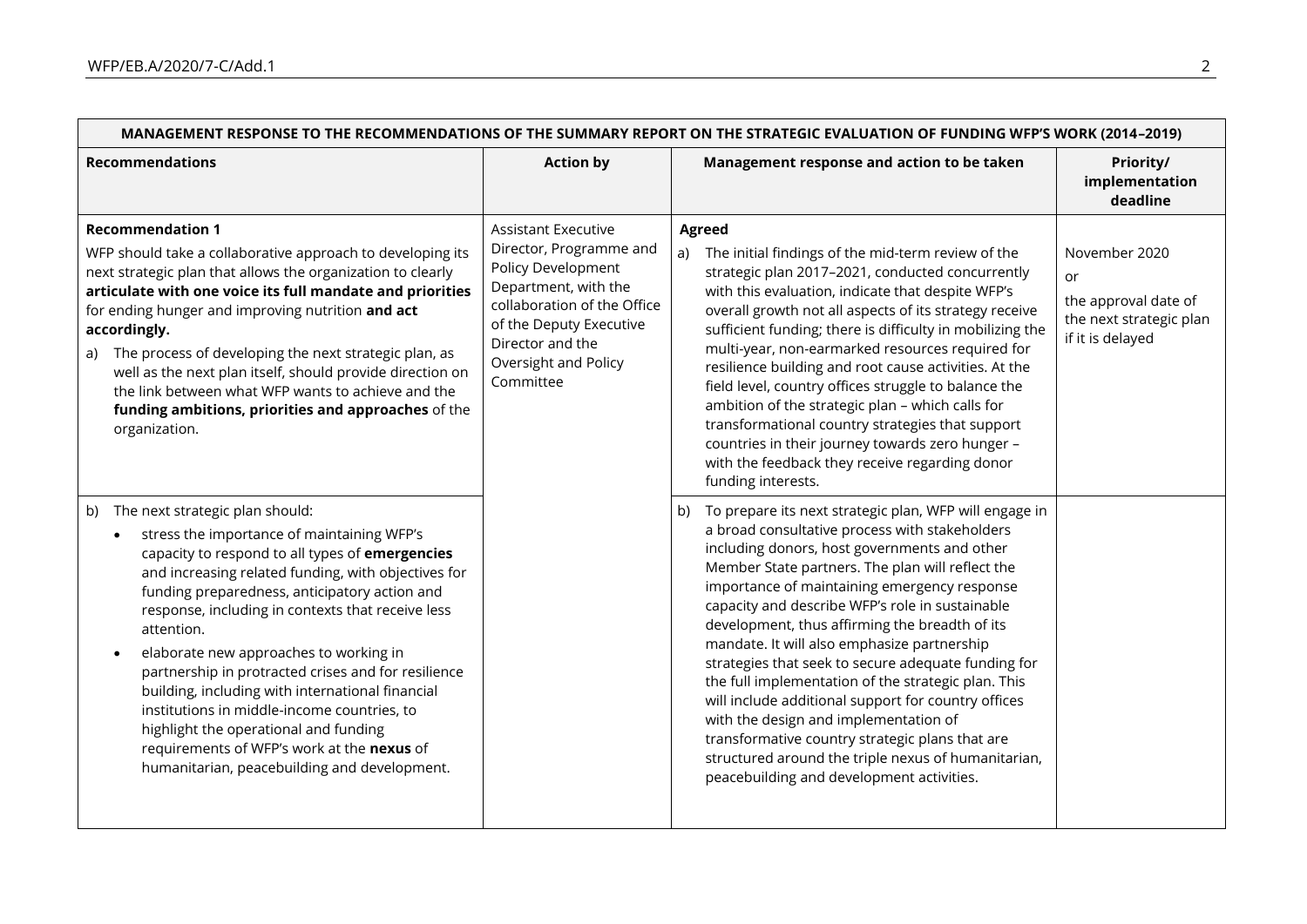| MANAGEMENT RESPONSE TO THE RECOMMENDATIONS OF THE SUMMARY REPORT ON THE STRATEGIC EVALUATION OF FUNDING WFP'S WORK (2014-2019)                                                                                                    |                                                                                                                                                                                                                    |                                                                                                                                                                                                                                                                                                                                                                                                                                                                                                                                                                                                                                                                                                                                                                                                                                                                                                                                                                                |                                         |  |
|-----------------------------------------------------------------------------------------------------------------------------------------------------------------------------------------------------------------------------------|--------------------------------------------------------------------------------------------------------------------------------------------------------------------------------------------------------------------|--------------------------------------------------------------------------------------------------------------------------------------------------------------------------------------------------------------------------------------------------------------------------------------------------------------------------------------------------------------------------------------------------------------------------------------------------------------------------------------------------------------------------------------------------------------------------------------------------------------------------------------------------------------------------------------------------------------------------------------------------------------------------------------------------------------------------------------------------------------------------------------------------------------------------------------------------------------------------------|-----------------------------------------|--|
| <b>Recommendations</b>                                                                                                                                                                                                            | <b>Action by</b>                                                                                                                                                                                                   | Management response and action to be taken                                                                                                                                                                                                                                                                                                                                                                                                                                                                                                                                                                                                                                                                                                                                                                                                                                                                                                                                     | Priority/<br>implementation<br>deadline |  |
| include a coherent and holistic narrative regarding<br>WFP's contributions to sustainable development<br>and related funding ambitions that integrate<br>advancements in various programming<br>approaches.                       |                                                                                                                                                                                                                    |                                                                                                                                                                                                                                                                                                                                                                                                                                                                                                                                                                                                                                                                                                                                                                                                                                                                                                                                                                                |                                         |  |
| <b>Recommendation 2</b><br>WFP should strengthen the foundation for financing its<br>work in changing lives and for financing national efforts to<br>achieve the Sustainable Development Goals (SDGs). To<br>that end, it should: | <b>Assistant Executive</b><br>Director, Partnerships and<br>Advocacy Department,<br>with the collaboration of<br>the Programme and<br>Policy Development<br>Department, regional<br>bureaux and<br>country offices | <b>Agreed</b>                                                                                                                                                                                                                                                                                                                                                                                                                                                                                                                                                                                                                                                                                                                                                                                                                                                                                                                                                                  | February 2021                           |  |
| develop a consolidated plan for and approach to<br>a)<br>accessing development financing, including clarity on<br>potential sources and requirements, and investigate<br>options for substantially different financing models.    |                                                                                                                                                                                                                    | WFP can only make long-term progress in its<br>a)<br>core work on SDGs 2 and 17 by integrating these<br>goals into support for the broader 2030 Agenda and<br>related national development priorities. WFP has<br>designed a tailored development offer that links its<br>value add to government-led initiatives, targeting<br>root causes and working towards the achievement<br>of a broader range of SDGs. Accompanied by a set<br>of ten development activities that can be drawn<br>upon to support national investments, this portfolio<br>approach will facilitate engagement with<br>governments, international financial institutions and<br>other development partners. To complement this<br>development offer, WFP continues to analyse<br>opportunities for and provide guidance on engaging<br>with international financial institutions and for<br>leveraging alternative financing models for funding<br>WFP operations. These efforts will remain consistent |                                         |  |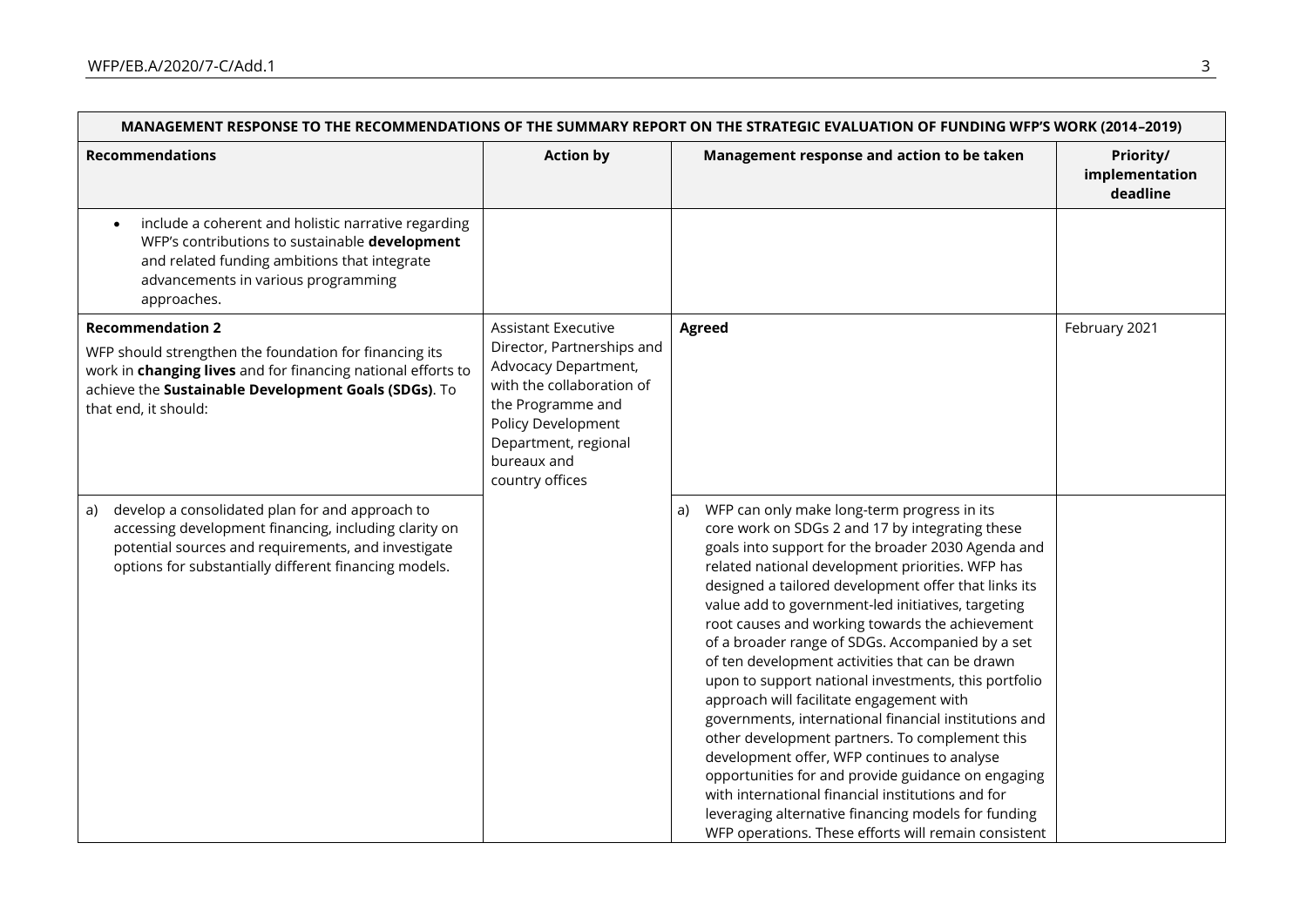| MANAGEMENT RESPONSE TO THE RECOMMENDATIONS OF THE SUMMARY REPORT ON THE STRATEGIC EVALUATION OF FUNDING WFP'S WORK (2014-2019)                                                                                                                                                                                                         |                  |                                                                                                                                                                                                                                                                                                                                                                                                                                                                                                                                                                                                                                                                                                                                                                                                                                                                                                                                                                                                                                                                   |  |
|----------------------------------------------------------------------------------------------------------------------------------------------------------------------------------------------------------------------------------------------------------------------------------------------------------------------------------------|------------------|-------------------------------------------------------------------------------------------------------------------------------------------------------------------------------------------------------------------------------------------------------------------------------------------------------------------------------------------------------------------------------------------------------------------------------------------------------------------------------------------------------------------------------------------------------------------------------------------------------------------------------------------------------------------------------------------------------------------------------------------------------------------------------------------------------------------------------------------------------------------------------------------------------------------------------------------------------------------------------------------------------------------------------------------------------------------|--|
| <b>Recommendations</b>                                                                                                                                                                                                                                                                                                                 | <b>Action by</b> | Management response and action to be taken<br>Priority/<br>implementation<br>deadline                                                                                                                                                                                                                                                                                                                                                                                                                                                                                                                                                                                                                                                                                                                                                                                                                                                                                                                                                                             |  |
|                                                                                                                                                                                                                                                                                                                                        |                  | with operational realities and the organization's<br>capacity to deliver its programmes and implement<br>its policies. The departments of Partnerships and<br>Advocacy and Programme and Policy Development<br>are working together to demonstrate how<br>programme needs related to development align<br>with the development funding opportunities. The<br>programme and partnership support critical<br>corporate initiative is facilitating this work.                                                                                                                                                                                                                                                                                                                                                                                                                                                                                                                                                                                                        |  |
| invest in the organizational capacity needed to better<br>b)<br>position itself and enhance partnerships with<br>development funders and engage in development<br>forums globally and at the regional and country levels,<br>including through greater investment in policy advice,<br>evidence generation and capacity strengthening. |                  | Established through extrabudgetary funding<br>b)<br>in 2019, the Strategic Partnerships Division provides<br>thought leadership, guidance and support related to<br>development funding opportunities, with a focus on<br>international financial institutions and alignment<br>with national plans. In the future it will be important<br>to consolidate these gains and to deepen<br>engagement in global development forums.<br>In addition, priority must be given to generating<br>evidence and providing policy guidance while<br>supporting capacity strengthening for WFP and<br>partner staff. WFP will seek to integrate the Strategic<br>Partnerships Division into the programme support<br>and administrative budget to ensure that<br>appropriate resources are available on a sustainable<br>basis for the provision of analysis, guidance and<br>support to country offices and regional bureaux<br>including capacity support to enable WFP to engage<br>in development dialogue and align its activities with<br>national financing priorities. |  |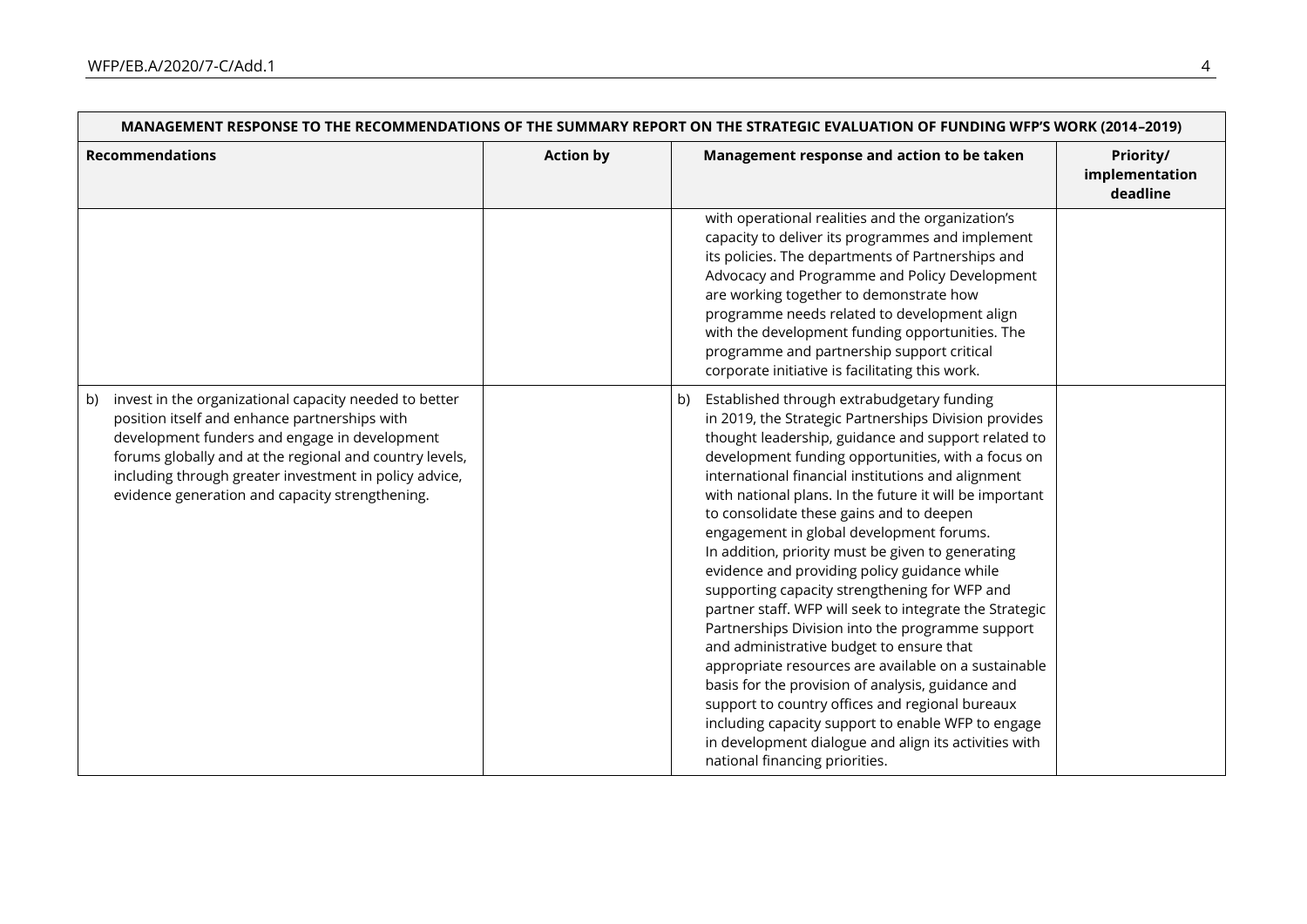| <u>MANAGEMENT KESPUNSE TU THE KECUMMENDATIONS OF THE SUMMAKT KEPUKT ON THE STKATEGIC EVALUATION OF FUNDING WFP S WOKK (ZU14-ZUTY)</u>                                                                                                                                                                                                                                                             |                  |                                                                                                                                                                                                                                                                                                                                                                                                                                                                                                                                                                                                                                                                                                                                                                                                                                                                                                                                                                                                                                                                                                                                                            |                                                |  |
|---------------------------------------------------------------------------------------------------------------------------------------------------------------------------------------------------------------------------------------------------------------------------------------------------------------------------------------------------------------------------------------------------|------------------|------------------------------------------------------------------------------------------------------------------------------------------------------------------------------------------------------------------------------------------------------------------------------------------------------------------------------------------------------------------------------------------------------------------------------------------------------------------------------------------------------------------------------------------------------------------------------------------------------------------------------------------------------------------------------------------------------------------------------------------------------------------------------------------------------------------------------------------------------------------------------------------------------------------------------------------------------------------------------------------------------------------------------------------------------------------------------------------------------------------------------------------------------------|------------------------------------------------|--|
| <b>Recommendations</b>                                                                                                                                                                                                                                                                                                                                                                            | <b>Action by</b> | Management response and action to be taken                                                                                                                                                                                                                                                                                                                                                                                                                                                                                                                                                                                                                                                                                                                                                                                                                                                                                                                                                                                                                                                                                                                 | <b>Priority/</b><br>implementation<br>deadline |  |
| clarify its ambition for brokering direct development<br>C)<br>financing for national partners aligned with WFP<br>Strategic Result 7 and SDG 17.3 and for<br>institutionalizing the approach, including through<br>methods for documenting its contributions to the<br>indirect results of such partnerships, funding this<br>element of its work and tracking forecasted and actual<br>funding. |                  | WFP has defined how to align its development<br>C)<br>portfolio with national development financing<br>priorities for achieving the SDGs through a set of<br>ten development activities. WFP's institution-specific<br>engagement strategies describe how its<br>engagement with international financial institutions,<br>multilateral development banks and key bilateral<br>donor agencies should improve. Together with<br>ongoing project design and implementation support<br>provided to selected governments,<br>this demonstrates how WFP's ambition to change<br>lives is being institutionalized and could be funded<br>in order to support work on countries' development<br>priorities while making progress towards the<br>achievement of SDG 2. Thanks to a better<br>understanding of funding models and project cycles,<br>WFP is improving the tracking of forecast and actual<br>funding. Regarding its ambition to broker direct<br>development financing for national partners in line<br>with WFP Strategic Result 7 and SDG 17.3, WFP will<br>focus on how to document its contributions to the<br>indirect results of partnerships. |                                                |  |

#### $\sim$ **MANAGEMENT RESPONSE TO THE RECOMMENDATIONS OF THE SUMMARY REPORT ON THE STRATEGIC EVALUATION OF FUNDING WFP'S WORK (2014–2019)**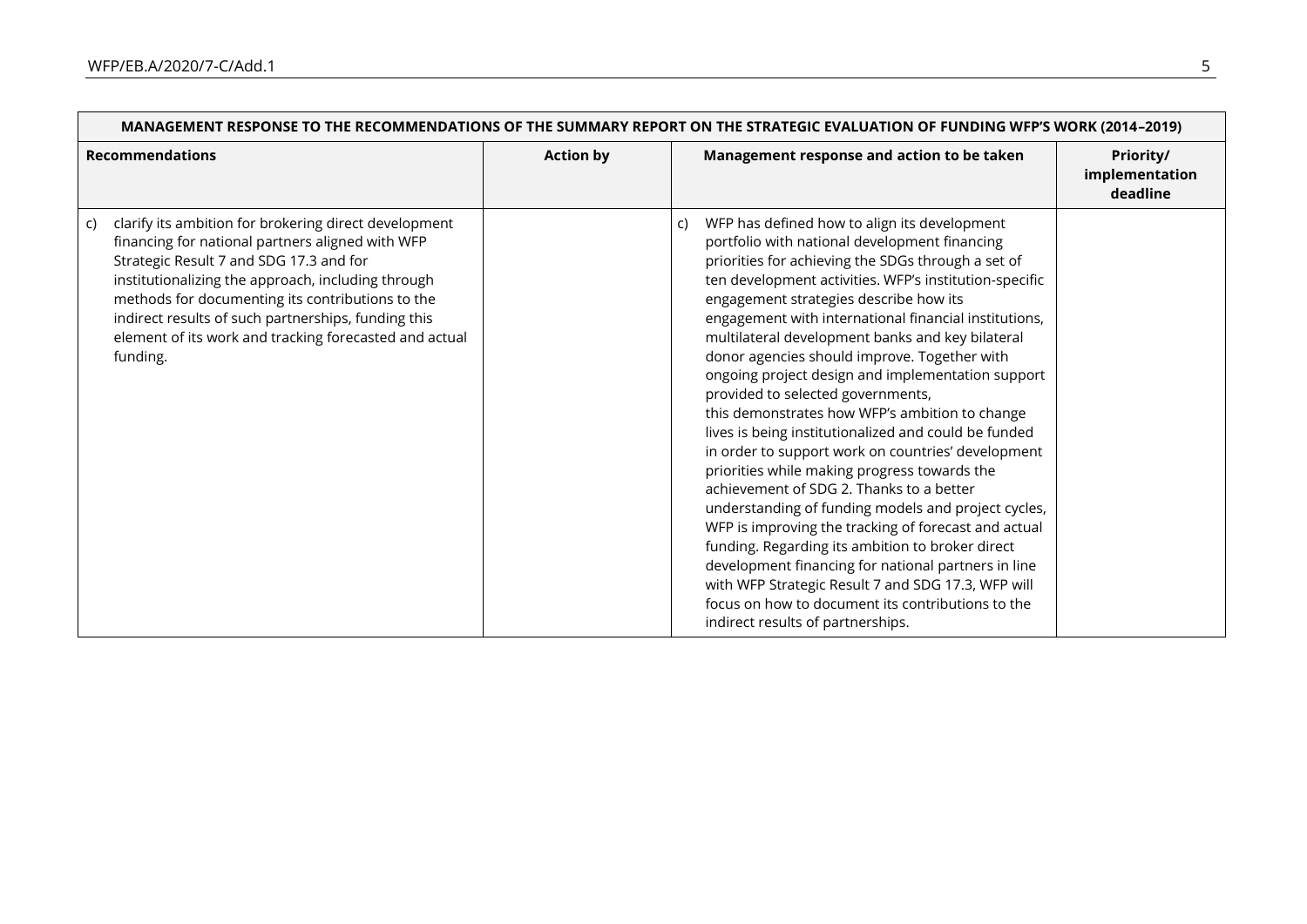|                                                                                                                                                                                                                                                                                                                  |                                                                                                                                                                                                                                                                            | MANAGEMENT RESPONSE TO THE RECOMMENDATIONS OF THE SUMMARY REPORT ON THE STRATEGIC EVALUATION OF FUNDING WFP'S WORK (2014–2019)                                                                                                                                                                                                                                                                                                                                                                                                                                                                                                                                                                                                                                                                                                                                                                                                                                                                                                                                              |                                         |
|------------------------------------------------------------------------------------------------------------------------------------------------------------------------------------------------------------------------------------------------------------------------------------------------------------------|----------------------------------------------------------------------------------------------------------------------------------------------------------------------------------------------------------------------------------------------------------------------------|-----------------------------------------------------------------------------------------------------------------------------------------------------------------------------------------------------------------------------------------------------------------------------------------------------------------------------------------------------------------------------------------------------------------------------------------------------------------------------------------------------------------------------------------------------------------------------------------------------------------------------------------------------------------------------------------------------------------------------------------------------------------------------------------------------------------------------------------------------------------------------------------------------------------------------------------------------------------------------------------------------------------------------------------------------------------------------|-----------------------------------------|
| <b>Recommendations</b>                                                                                                                                                                                                                                                                                           | <b>Action by</b>                                                                                                                                                                                                                                                           | Management response and action to be taken                                                                                                                                                                                                                                                                                                                                                                                                                                                                                                                                                                                                                                                                                                                                                                                                                                                                                                                                                                                                                                  | Priority/<br>implementation<br>deadline |
| <b>Recommendation 3</b><br>WFP should continue to fully explore, implement and invest<br>in strategies for diversifying its sources of funding<br>including by:                                                                                                                                                  | <b>Assistant Executive</b><br>Director, Partnerships and<br>Advocacy Department,<br>supported by the Director<br>of the Private<br>Partnerships and<br>Fundraising Division with<br>the collaboration of WFP<br>global offices, regional<br>bureaux and country<br>offices | Agreed                                                                                                                                                                                                                                                                                                                                                                                                                                                                                                                                                                                                                                                                                                                                                                                                                                                                                                                                                                                                                                                                      | September 2020                          |
| ensuring full and sustained leadership and governance<br>a)<br>support for the implementation of the new private<br>sector strategy, including by aligning marketing efforts<br>with detailed management implementation plans and<br>by considering more ambitious targets based on<br>demonstrated performance. |                                                                                                                                                                                                                                                                            | The Private Partnerships and Fundraising Division<br>a)<br>will maximize WFP's investment in growing<br>individual income in 2020, with critical corporate<br>initiative (CCI) funding of USD 13.1 million and plans<br>for a further USD 22.1 million CCI investment in<br>2021. The money will be allocated to achieve the<br>highest long-term return on investment, with<br>continued testing across different channels,<br>including friends organizations such as WFP USA.<br>In response to the COVID-19 crisis, investment will<br>be pulled forward to maximize returns in 2020.<br>If fundraising activities continue to deliver results<br>that exceed agreed key performance<br>indicator targets, WFP will propose bringing forward<br>investment and delivering more ambitious income<br>targets. Implementation plans developed in the first<br>quarter of 2020 will be reviewed and updated every<br>six months or more frequently as needed. Quarterly<br>reports will be produced for senior management in<br>addition to monthly performance reports and |                                         |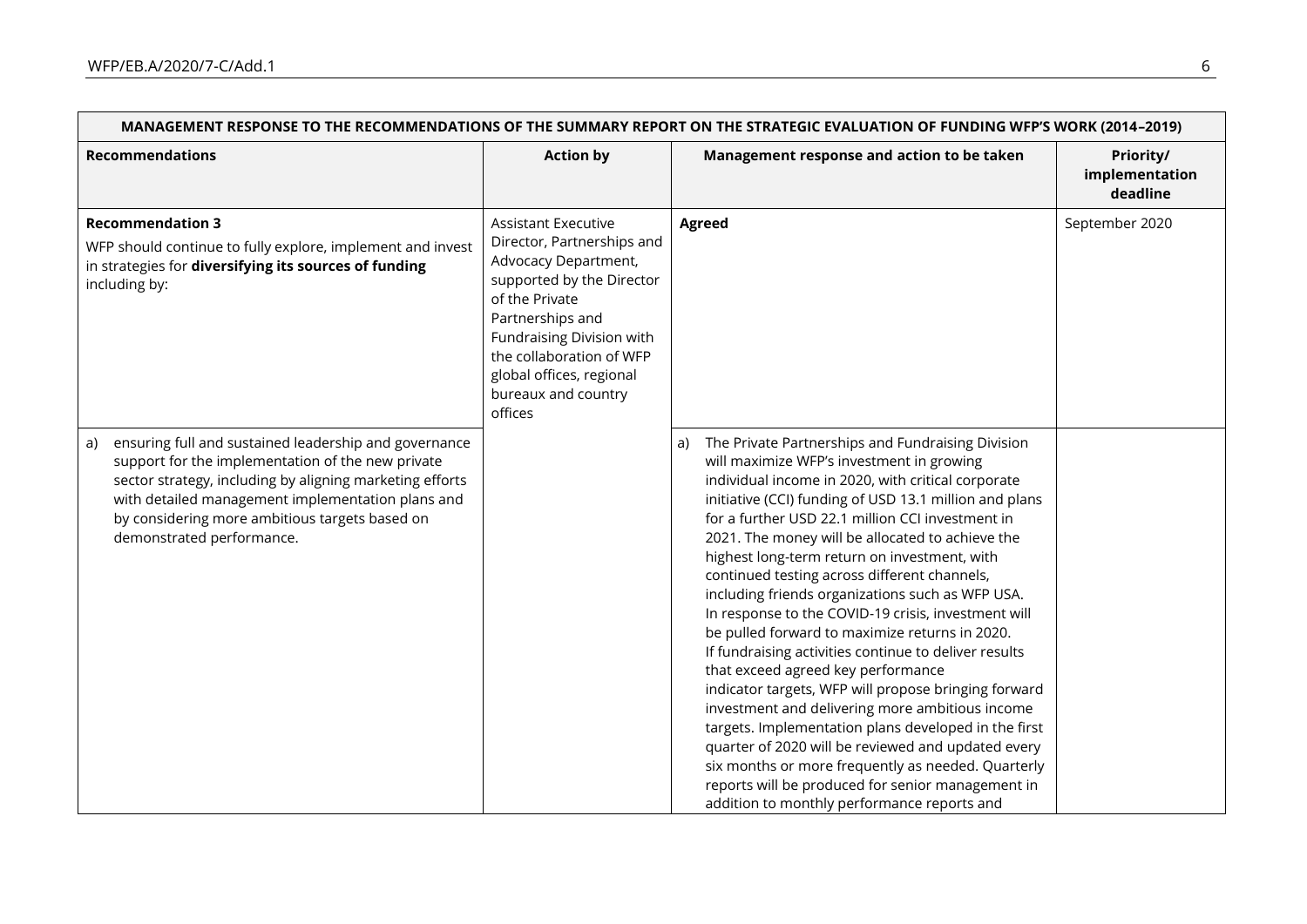$\sqrt{2}$ 

|    | MANAGEMENT RESPONSE TO THE RECOMMENDATIONS OF THE SUMMARY REPORT ON THE STRATEGIC EVALUATION OF FUNDING WFP'S WORK (2014-2019)                                                                                                                            |                  |                                                                                                                                                                                                                                                                                                                                                                                                                                                                                                                                                                                                                                                                                                                         |  |  |
|----|-----------------------------------------------------------------------------------------------------------------------------------------------------------------------------------------------------------------------------------------------------------|------------------|-------------------------------------------------------------------------------------------------------------------------------------------------------------------------------------------------------------------------------------------------------------------------------------------------------------------------------------------------------------------------------------------------------------------------------------------------------------------------------------------------------------------------------------------------------------------------------------------------------------------------------------------------------------------------------------------------------------------------|--|--|
|    | <b>Recommendations</b>                                                                                                                                                                                                                                    | <b>Action by</b> | Management response and action to be taken<br>Priority/<br>implementation<br>deadline                                                                                                                                                                                                                                                                                                                                                                                                                                                                                                                                                                                                                                   |  |  |
|    |                                                                                                                                                                                                                                                           |                  | weekly activity monitoring to ensure results are on<br>track.                                                                                                                                                                                                                                                                                                                                                                                                                                                                                                                                                                                                                                                           |  |  |
| b) | developing a strategy and structure and allocating<br>resources for more proactive efforts to access<br>innovative financing.                                                                                                                             |                  | An investment case for new innovative financing<br>initiatives to enhance organizational capacity<br>received funding from the Strategic Resource<br>Allocation Committee (SRAC) in early 2020. A<br>cross-functional steering committee has been set up<br>to define WFP's strategy on innovative financing,<br>investigate and prioritize programmatic and<br>thematic areas, assess resource mobilization<br>opportunities and develop and pilot<br>financing mechanisms. The innovative finance<br>initiative is co-led by the departments of Resource<br>Management, Partnerships and Advocacy, and<br>Programme and Policy Development in full<br>alignment with the programme and partnership<br>support CCI.    |  |  |
| C) | stepping up engagement with other United Nations<br>organizations to capitalize on opportunities for joint<br>programming and resource mobilization, including<br>through joint applications for humanitarian and<br>development-oriented pooled funding. |                  | Under the programme and partnership support CCI,<br>C)<br>WFP plans to invest in the scoping and<br>engagement strategy of individual partner<br>United Nations entities, which will facilitate the<br>identification of opportunities and strategies for<br>collaboration in programming and resourcing and<br>reveal likely areas of overlap and complementarity.<br>Support provided to country offices for SDG fund<br>applications has resulted in the successful funding<br>of projects. With the emergence of COVID-19,<br>joint proposals have been submitted to the<br>United Nations Secretary-General's Multi-Partner<br>Trust Fund Office, for example with the<br>United Nations Children's Fund (UNICEF). |  |  |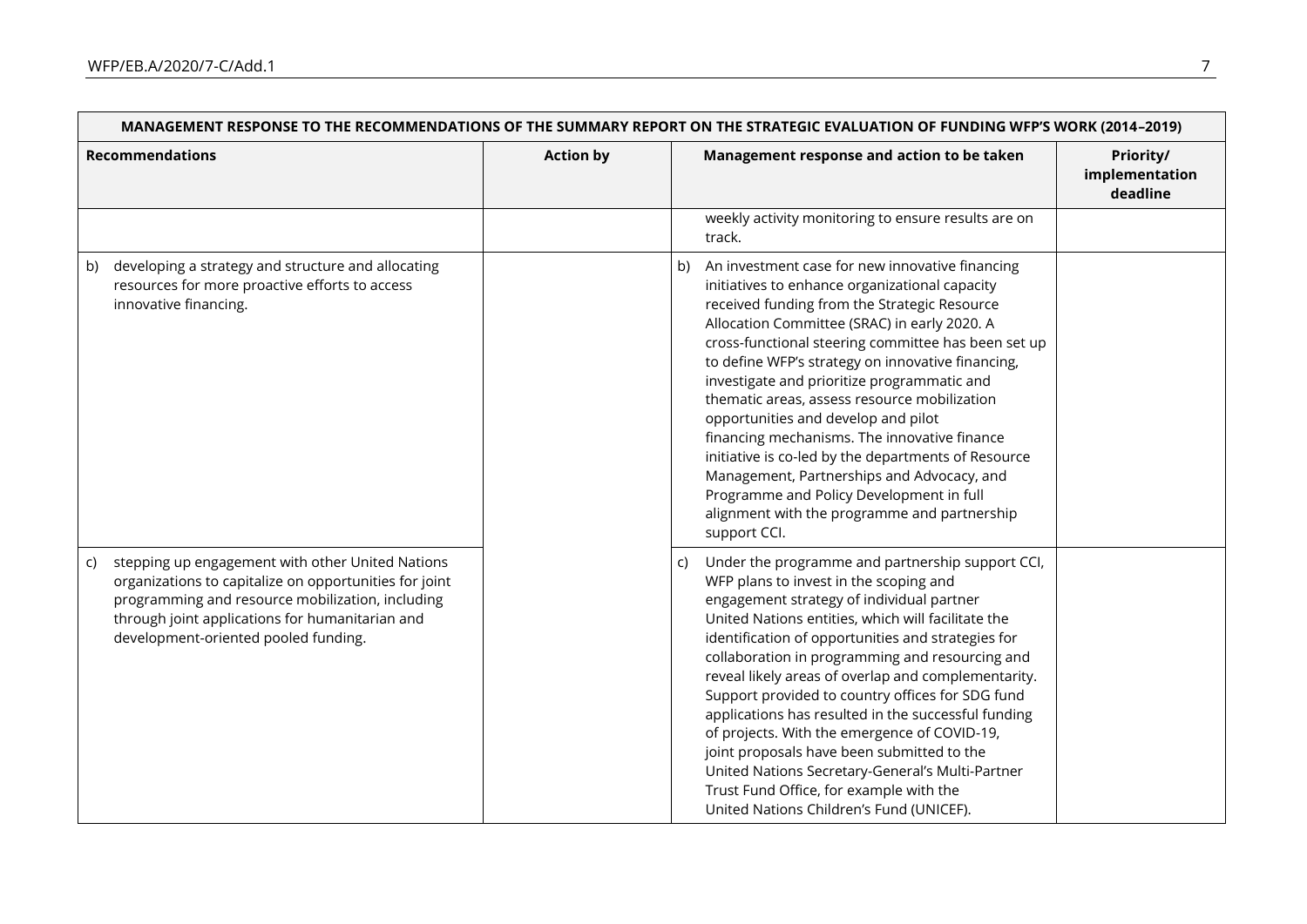| MANAGEMENT RESPONSE TO THE RECOMMENDATIONS OF THE SUMMARY REPORT ON THE STRATEGIC EVALUATION OF FUNDING WFP'S WORK (2014-2019)                                                                                                                                                                                                               |                                                                                                                                                                                                                                                                                                                           |                                                                                                                                                                                                                                                                                                                                                                                                                                                                                                                     |                                         |
|----------------------------------------------------------------------------------------------------------------------------------------------------------------------------------------------------------------------------------------------------------------------------------------------------------------------------------------------|---------------------------------------------------------------------------------------------------------------------------------------------------------------------------------------------------------------------------------------------------------------------------------------------------------------------------|---------------------------------------------------------------------------------------------------------------------------------------------------------------------------------------------------------------------------------------------------------------------------------------------------------------------------------------------------------------------------------------------------------------------------------------------------------------------------------------------------------------------|-----------------------------------------|
| <b>Recommendations</b>                                                                                                                                                                                                                                                                                                                       | <b>Action by</b>                                                                                                                                                                                                                                                                                                          | Management response and action to be taken                                                                                                                                                                                                                                                                                                                                                                                                                                                                          | Priority/<br>implementation<br>deadline |
| <b>Recommendation 4</b><br>WFP should increase and sustain organizational<br>investments in critical resource mobilization and<br>communications, marketing and advocacy personnel to<br>maximize its ability to maintain existing funding and secure<br>more diverse, adequate, flexible and predictable funding.<br>To that end it should: | <b>Assistant Executive</b><br>Director, Partnerships and<br>Advocacy Department,<br>with the collaboration of<br>the Resource<br>Management Department<br>and especially the Human<br>Resources Division, the<br>Office of the Deputy<br>Executive Director and the<br>Programme and Policy<br>Development<br>Department. | Agreed                                                                                                                                                                                                                                                                                                                                                                                                                                                                                                              | June 2021                               |
| develop human resource strategies and funding<br>a)<br>arrangements for partnerships, reporting,<br>communications, advocacy and marketing functions at<br>all levels of the organization.                                                                                                                                                   |                                                                                                                                                                                                                                                                                                                           | A full-time staffing coordinator was recently<br>appointed for the Partnerships and Advocacy<br>Department and the Communications, Advocacy<br>and Marketing Division; the incumbent is working<br>with the Human Resources Division in the<br>development of human resource approaches to<br>resource mobilization, communications, marketing<br>and advocacy functions. There is a commitment to<br>funding such roles as much as possible.                                                                       |                                         |
| invest in national staff in partnership functions and<br>b)<br>specialized staff with expertise in innovative financing,<br>marketing and advocacy, thematic and cross-cutting<br>issues and proposal development.                                                                                                                           |                                                                                                                                                                                                                                                                                                                           | Along with current tools and training, new analysis<br>b)<br>and guidance from headquarters on engagement in<br>new partnerships will help to strengthen<br>capacity scale. The departments of Partnerships and<br>Advocacy and Programme and Policy Development<br>will work with staffing coordinators to look at how<br>this can contribute to career planning for<br>programme and partnership officers, as well as<br>national officers, and the recruitment of<br>specialized staff when gaps are identified. |                                         |

═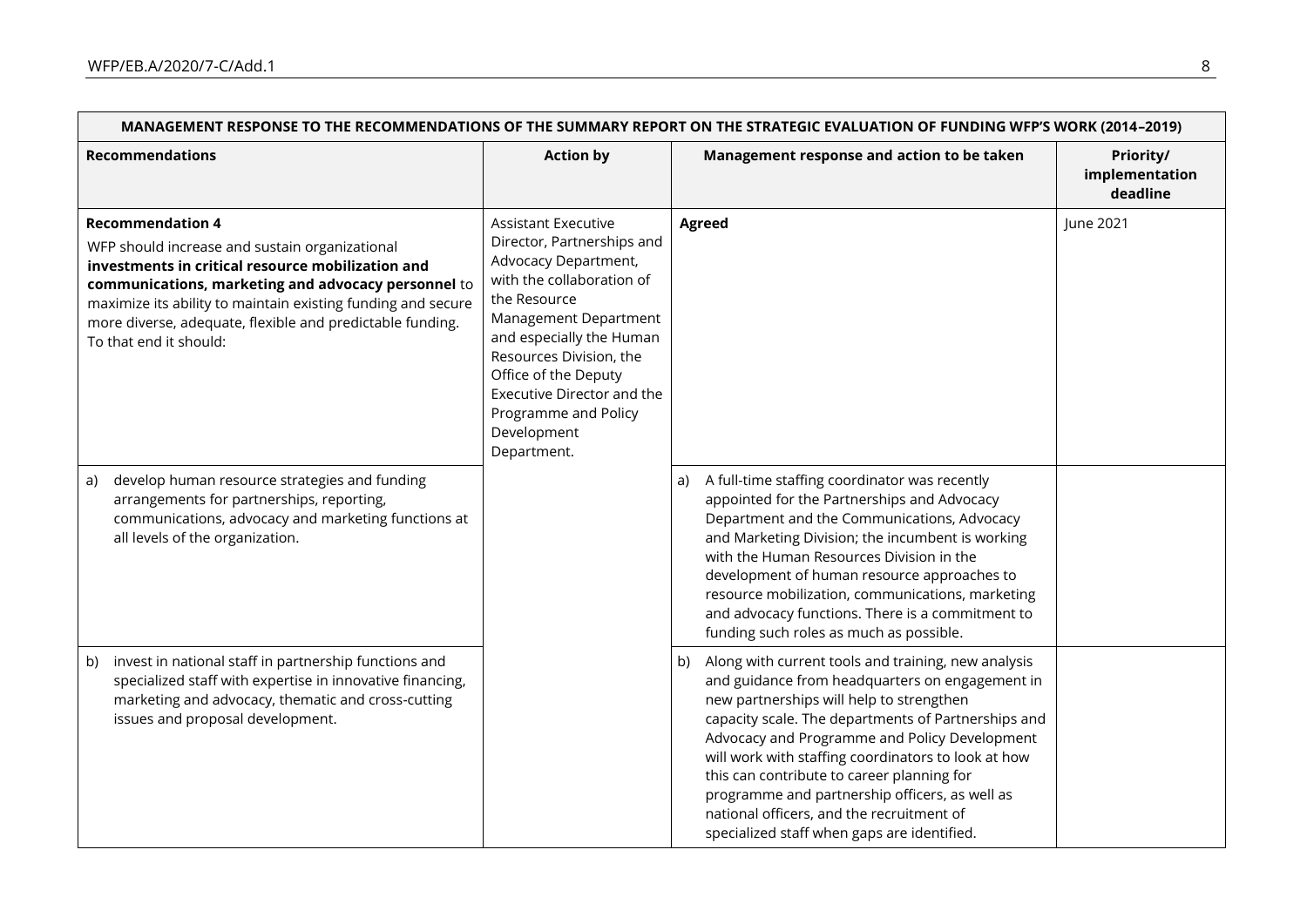| MANAGEMENT RESPONSE TO THE RECOMMENDATIONS OF THE SUMMARY REPORT ON THE STRATEGIC EVALUATION OF FUNDING WFP'S WORK (2014–2019)                                                                                                                                                                   |                                                                                                                                                                             |                                                                                                                                                                                                                                                                                                                                                                                                                                                                                                                                                                                                                                                                                                                                                                                                                                           |                                                                                                                                 |  |
|--------------------------------------------------------------------------------------------------------------------------------------------------------------------------------------------------------------------------------------------------------------------------------------------------|-----------------------------------------------------------------------------------------------------------------------------------------------------------------------------|-------------------------------------------------------------------------------------------------------------------------------------------------------------------------------------------------------------------------------------------------------------------------------------------------------------------------------------------------------------------------------------------------------------------------------------------------------------------------------------------------------------------------------------------------------------------------------------------------------------------------------------------------------------------------------------------------------------------------------------------------------------------------------------------------------------------------------------------|---------------------------------------------------------------------------------------------------------------------------------|--|
| <b>Recommendations</b>                                                                                                                                                                                                                                                                           | <b>Action by</b>                                                                                                                                                            | Management response and action to be taken                                                                                                                                                                                                                                                                                                                                                                                                                                                                                                                                                                                                                                                                                                                                                                                                | Priority/<br>implementation<br>deadline                                                                                         |  |
| <b>Recommendation 5</b><br>WFP should strengthen its organizational capacity by<br>investing in the necessary tools, products, processes<br>and protocols for better services related to funding. To<br>that end it should:                                                                      | <b>Assistant Executive</b><br>Director, Partnerships and<br>Advocacy Department,<br>with the collaboration of<br>global offices, regional<br>bureaux and<br>country offices | Agreed                                                                                                                                                                                                                                                                                                                                                                                                                                                                                                                                                                                                                                                                                                                                                                                                                                    | June 2021<br>(This deadline is<br>proposed in lieu of<br>December 2020 as<br>indicated in the<br>summary evaluation<br>report.) |  |
| institute coordination processes and protocols for<br>a)<br>engaging with donors and for capturing intelligence on<br>donors and opportunities in Salesforce, with clear roles<br>and responsibilities, to ensure a disciplined approach<br>to presenting organizational priorities for funding. |                                                                                                                                                                             | WFP is optimizing its resourcing capacity by<br>a)<br>adapting its processes and operational norms to<br>evolving needs. It has outlined a high-level draft<br>framework addressing roles and responsibilities in<br>support of a harmonized approach to funding its<br>strategic plan and prioritized needs. WFP will also<br>make every effort to ensure that its corporate tool<br>for donor intelligence and forecasting, Salesforce, is<br>in place along with guidance on its use. This tool will<br>reinforce a systematic approach to corporate<br>resourcing by hosting partner-relevant information<br>from all WFP stakeholders that is available at all<br>levels of the organization in all functional areas.<br>A multidisciplinary WFP high-level steering<br>committee provides oversight and guidance<br>for Salesforce. |                                                                                                                                 |  |
| develop communication, advocacy and marketing tools<br>b)<br>and initiatives based on evidence of programme<br>effectiveness, including more effective communication<br>of the added value of WFP work beyond emergency<br>response.                                                             |                                                                                                                                                                             | Investment and capacity will be increased and<br>b)<br>sustained in areas of advocacy where knowledge,<br>data and evidence should be gathered and used to<br>influence targeted policymakers, decision-makers<br>and donors. In addition, thematic products and<br>campaigns will be used to raise awareness of and<br>position WFP among the general public and                                                                                                                                                                                                                                                                                                                                                                                                                                                                         |                                                                                                                                 |  |

**Contract Contract Contract** 

 $\sim$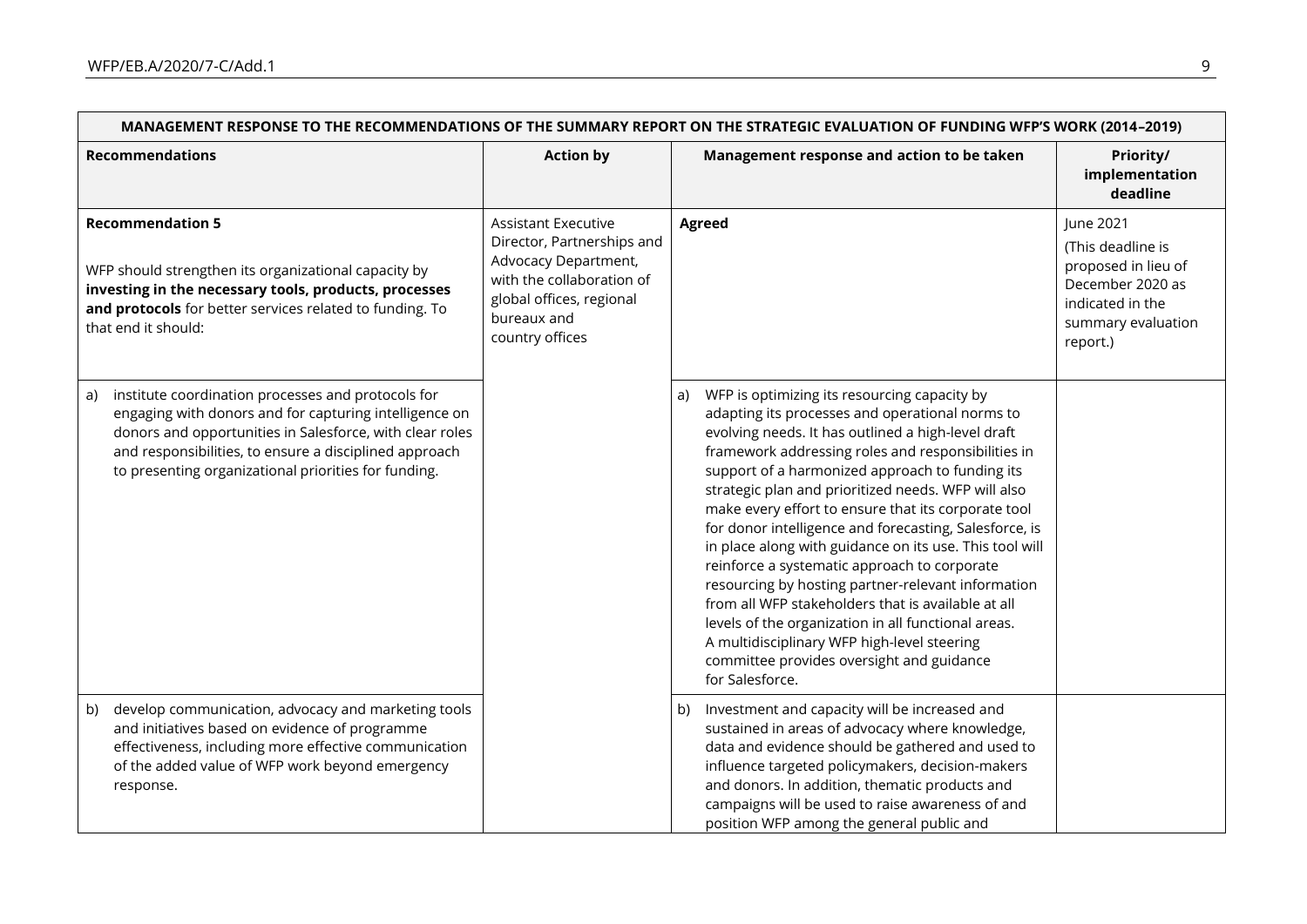| <b>Recommendations</b>                                                                                                                                                | <b>Action by</b> | Management response and action to be taken<br>Priority/<br>implementation<br>deadline                                                                                                                                                                                                                                                                                                                                                                                                                                                                                                                                                                                                                                                                                                                                                                                                              |
|-----------------------------------------------------------------------------------------------------------------------------------------------------------------------|------------------|----------------------------------------------------------------------------------------------------------------------------------------------------------------------------------------------------------------------------------------------------------------------------------------------------------------------------------------------------------------------------------------------------------------------------------------------------------------------------------------------------------------------------------------------------------------------------------------------------------------------------------------------------------------------------------------------------------------------------------------------------------------------------------------------------------------------------------------------------------------------------------------------------|
|                                                                                                                                                                       |                  | key stakeholders using evidence to demonstrate<br>its impact. This will be achieved through a joint<br>communications and advocacy strategy and<br>work plan developed by the departments of<br>Partnerships and Advocacy and Programme and<br>Policy Development that will define the optimal<br>investment and capacity needed to facilitate<br>fundraising and policy change. Furthermore, there<br>will be a continued focus on WFP branding led by<br>the Communications, Advocacy and<br>Marketing Division; the work plan in this area will<br>include prioritizing themes, analysing audiences,<br>developing key performance indicators, identifying<br>outreach opportunities and designing strategic<br>outputs such as campaigns and publications.                                                                                                                                     |
| strengthen management oversight of grant compliance<br>C)<br>requirements by country offices, with support from<br>headquarters, regional bureaux and global offices. |                  | The need for an enhanced end-to-end grant<br>C)<br>management process was identified by the<br>Resource Management Department in 2019 to<br>optimize the transaction and business insight<br>functions and improve the value added by the<br>corporate data currently managed by the<br>Chief Financial Officer. In January 2020 a dedicated<br>workstream on the end-to-end grant management<br>process was launched, supported by the Boston<br>Consulting Group and the divisions of Corporate<br>Planning and Performance, Corporate Finance and<br>Public Partnerships and Resourcing with the<br>objective of simplifying the grant management<br>process to achieve greater efficiency,<br>reduced complexity and clear roles and<br>responsibilities for staff at the country office,<br>regional bureau and headquarters levels. It is<br>expected that a simplified and efficient grants |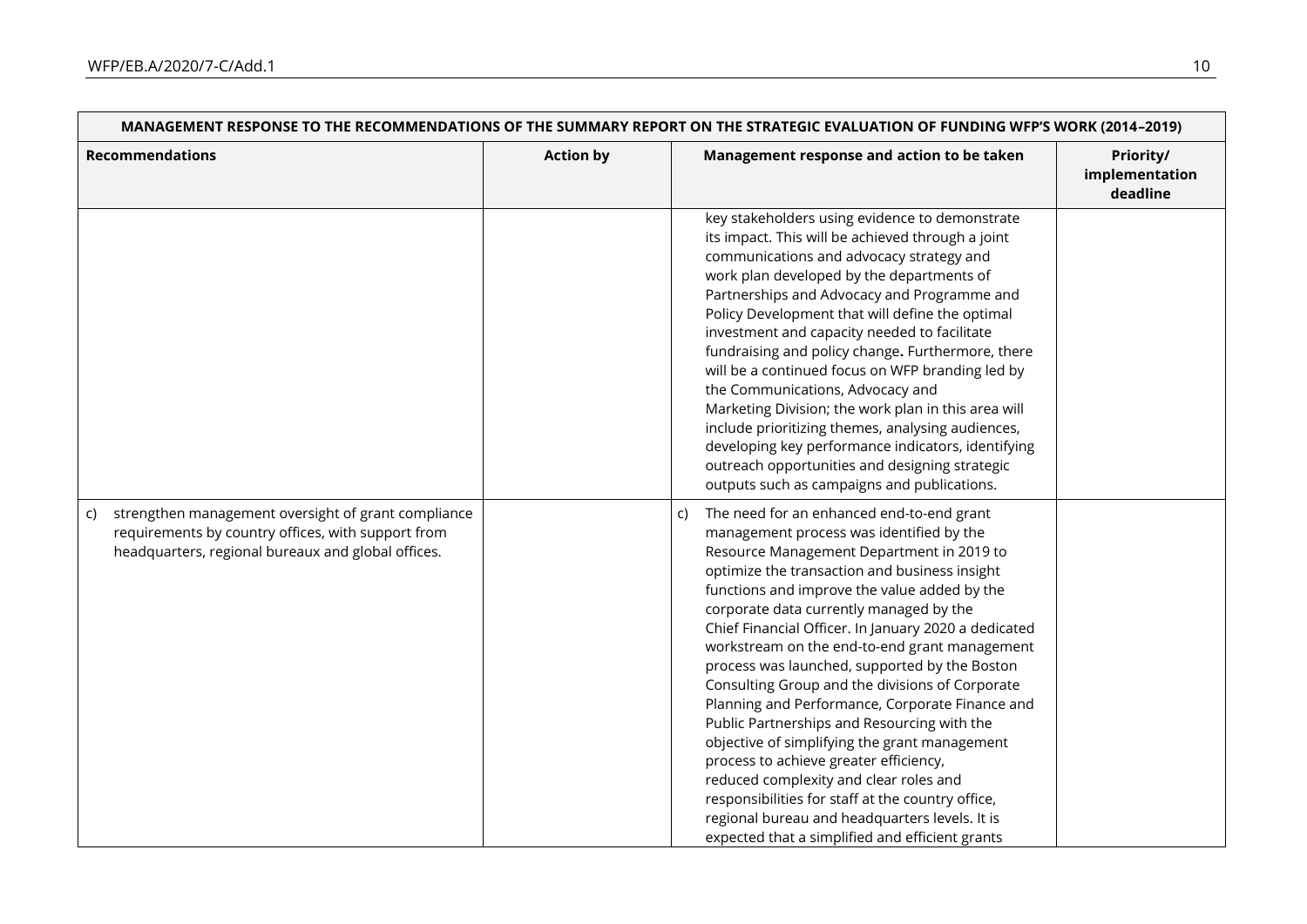| <b>Recommendations</b> | <b>Action by</b> | Management response and action to be taken                                                                                                                                                                                                                                                                                                                                                                                                                                                                                                                                                                                                                                                                                                                                                                                                                                                                                                                                                                | Priority/<br>implementation<br>deadline |
|------------------------|------------------|-----------------------------------------------------------------------------------------------------------------------------------------------------------------------------------------------------------------------------------------------------------------------------------------------------------------------------------------------------------------------------------------------------------------------------------------------------------------------------------------------------------------------------------------------------------------------------------------------------------------------------------------------------------------------------------------------------------------------------------------------------------------------------------------------------------------------------------------------------------------------------------------------------------------------------------------------------------------------------------------------------------|-----------------------------------------|
|                        |                  | management business process will be rolled out in<br>early 2021 to enhance the ongoing processes. Other<br>ongoing activities include the following:                                                                                                                                                                                                                                                                                                                                                                                                                                                                                                                                                                                                                                                                                                                                                                                                                                                      |                                         |
|                        |                  | <b>Country offices:</b> Since the implementation of the<br>Integrated Road Map (IRM), all country offices have<br>been encouraged to hold monthly resource<br>management committee meetings to discuss<br>resource matters, including incoming grants and<br>their potential conditions                                                                                                                                                                                                                                                                                                                                                                                                                                                                                                                                                                                                                                                                                                                   |                                         |
|                        |                  | Regional bureaux: As part of the first line of<br>defense, the regional bureaux share monthly<br>reports with their respective country offices as part<br>of their monthly oversight activities. These reports<br>include resource analyses at various levels of the<br>country portfolio budget, which almost always<br>highlight grant-specific issues such as<br>expiring contributions. Many regional bureaux have<br>also established regional resource management<br>committees, which discuss regional analyses and<br>make recommendations for follow-up with<br>country offices and headquarters as necessary.<br>Country offices are expected to respond to any<br>highlighted issues, confirming that they are taking<br>action to ensure the optimal use of all<br>available resources. Grant management reviews will<br>continue to be a fixed agenda item for each<br>country office support and oversight mission<br>undertaken by regional budget and<br>programming officer (BPO) teams. |                                         |

### **MANAGEMENT RESPONSE TO THE RECOMMENDATIONS OF THE SUMMARY REPORT ON THE STRATEGIC EVALUATION OF FUNDING WFP'S WORK (2014–2019)**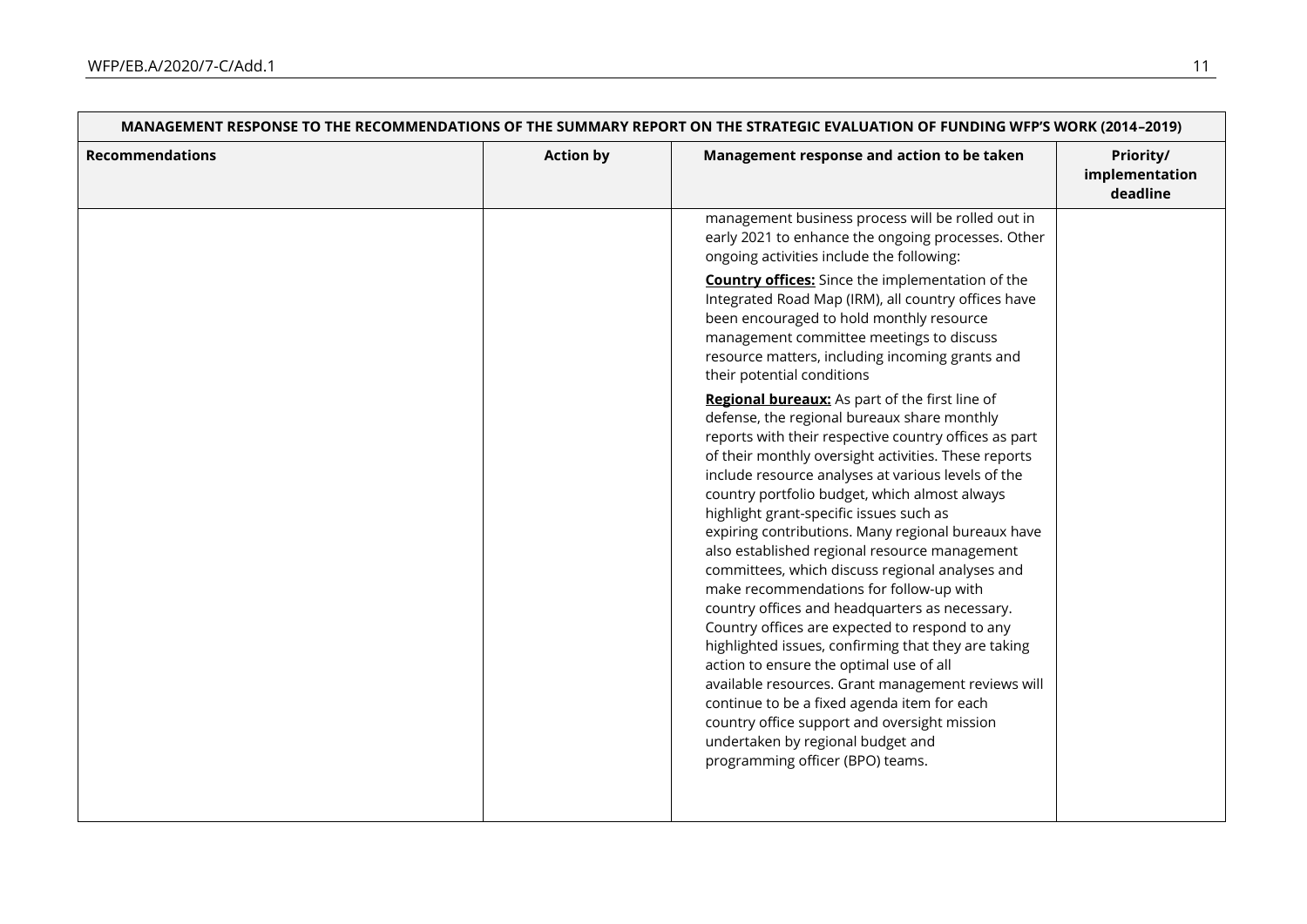| <b>Recommendations</b> | <b>Action by</b> | Management response and action to be taken                                                                                                                                                                                                                                                                                                                                                                                                                                                                                                                                                                                                                                                                                                                                                                                                                                                                                                                                                                                                                                                                                                      | Priority/<br>implementation<br>deadline |
|------------------------|------------------|-------------------------------------------------------------------------------------------------------------------------------------------------------------------------------------------------------------------------------------------------------------------------------------------------------------------------------------------------------------------------------------------------------------------------------------------------------------------------------------------------------------------------------------------------------------------------------------------------------------------------------------------------------------------------------------------------------------------------------------------------------------------------------------------------------------------------------------------------------------------------------------------------------------------------------------------------------------------------------------------------------------------------------------------------------------------------------------------------------------------------------------------------|-----------------------------------------|
|                        |                  | Headquarters: The Budget and Programming<br>Division is responsible for ensuring in collaboration<br>with the Partnerships and Advocacy Department,<br>that each grant is used in compliance with any<br>donor restrictions. To help country offices adhere to<br>such conditions, the import parity form has been<br>automated to show the conditions to be taken into<br>account when country office BPOs prepare<br>programming requests. This ensures that<br>programming requests are aligned with donor<br>expectations from the outset.<br>Since the implementation of the IRM, several reports<br>have been published on the IRM Analytics portal,<br>which includes a report category dedicated to<br>grant management. Users across the organization<br>can access information on how grants have been<br>registered, including validity periods and availability<br>for advance financing. Annual regional workshops<br>have been held to familiarize staff with various<br>functions with the new framework and to discuss<br>resource management concerns related to budgets,<br>funds, grants and pipeline management. The Budget |                                         |
|                        |                  | and Programming Division is establishing a global<br>resource management committee to address<br>resource management matters at the global level.<br>Plans to update all available guidance and manuals<br>to reflect the changes introduced through the IRM<br>are also under way.                                                                                                                                                                                                                                                                                                                                                                                                                                                                                                                                                                                                                                                                                                                                                                                                                                                             |                                         |

## **MANAGEMENT RESPONSE TO THE RECOMMENDATIONS OF THE SUMMARY REPORT ON THE STRATEGIC EVALUATION OF FUNDING WFP'S WORK (2014–2019)**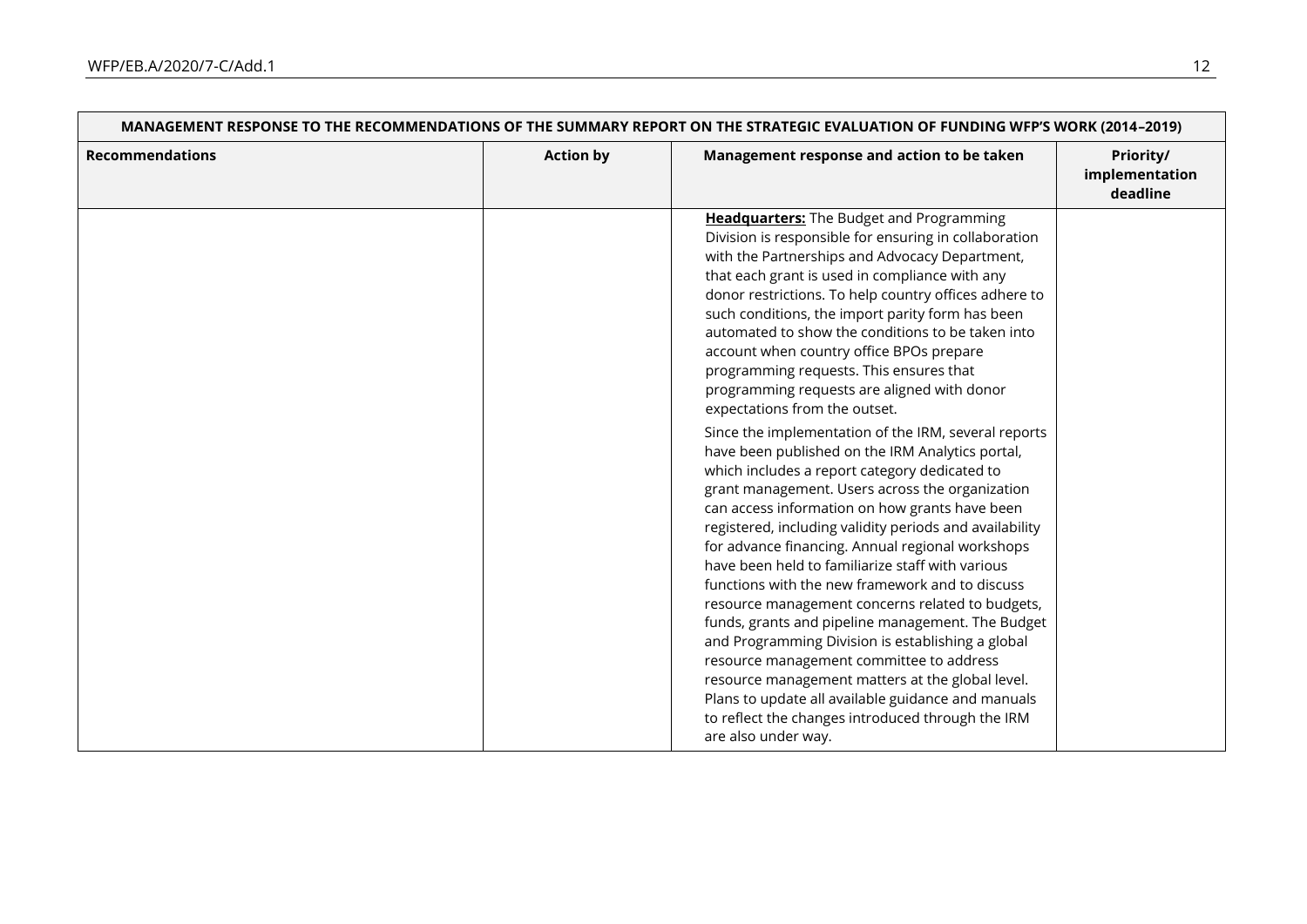| MANAGEMENT RESPONSE TO THE RECOMMENDATIONS OF THE SUMMARY REPORT ON THE STRATEGIC EVALUATION OF FUNDING WFP'S WORK (2014–2019)                                                                                                                                                                                       |                                                                                                                                                                                                                                                                                                                                                    |                                                                                                                                                                                                                                                                                                                                                                                                                                                                                                                                                                         |                                         |
|----------------------------------------------------------------------------------------------------------------------------------------------------------------------------------------------------------------------------------------------------------------------------------------------------------------------|----------------------------------------------------------------------------------------------------------------------------------------------------------------------------------------------------------------------------------------------------------------------------------------------------------------------------------------------------|-------------------------------------------------------------------------------------------------------------------------------------------------------------------------------------------------------------------------------------------------------------------------------------------------------------------------------------------------------------------------------------------------------------------------------------------------------------------------------------------------------------------------------------------------------------------------|-----------------------------------------|
| <b>Recommendations</b>                                                                                                                                                                                                                                                                                               | <b>Action by</b>                                                                                                                                                                                                                                                                                                                                   | Management response and action to be taken                                                                                                                                                                                                                                                                                                                                                                                                                                                                                                                              | Priority/<br>implementation<br>deadline |
| maintain high levels of engagement in global<br>d)<br>humanitarian and development processes and forums<br>to represent WFP contributions and commitments and<br>continue work with donors to advocate adequate,<br>predictable and flexible funding with reasonable<br>reporting and other compliance requirements. |                                                                                                                                                                                                                                                                                                                                                    | WFP actively participates in humanitarian and<br>d)<br>development forums in order to contribute to<br>discussions and understand government priorities<br>and expectations. In that context WFP consistently<br>highlights the importance of adequate, predictable<br>and flexible funding to its ability to respond quickly<br>and appropriately when and where it is<br>most needed. In its ongoing dialogue with partners<br>WFP also promotes multi-year funding as<br>an important contributor to the sustainability of<br>programmes and operational continuity. |                                         |
| <b>Recommendation 6</b><br>WFP should redouble efforts to achieve the planning,<br>accountability, transparency and resource management<br>ambitions envisioned in various components of the IRM. To<br>that end it should:                                                                                          | <b>Assistant Executive</b><br>Director, Programme and<br>Policy Development<br>Department, with the<br>cooperation of the Budget<br>and Programming<br>Division, the Performance<br>Management and<br>Accountability Division,<br>the United Nations<br>System and Multilateral<br>Engagement Division,<br>regional bureaux and<br>country offices | <b>Agreed</b>                                                                                                                                                                                                                                                                                                                                                                                                                                                                                                                                                           | June 2021                               |

## **MANAGEMENT RESPONSE TO THE RECOMMENDATIONS OF THE SUMMARY REPORT ON THE STRATEGIC EVALUATION OF FUNDING WFP'S WORK (2014–2019)**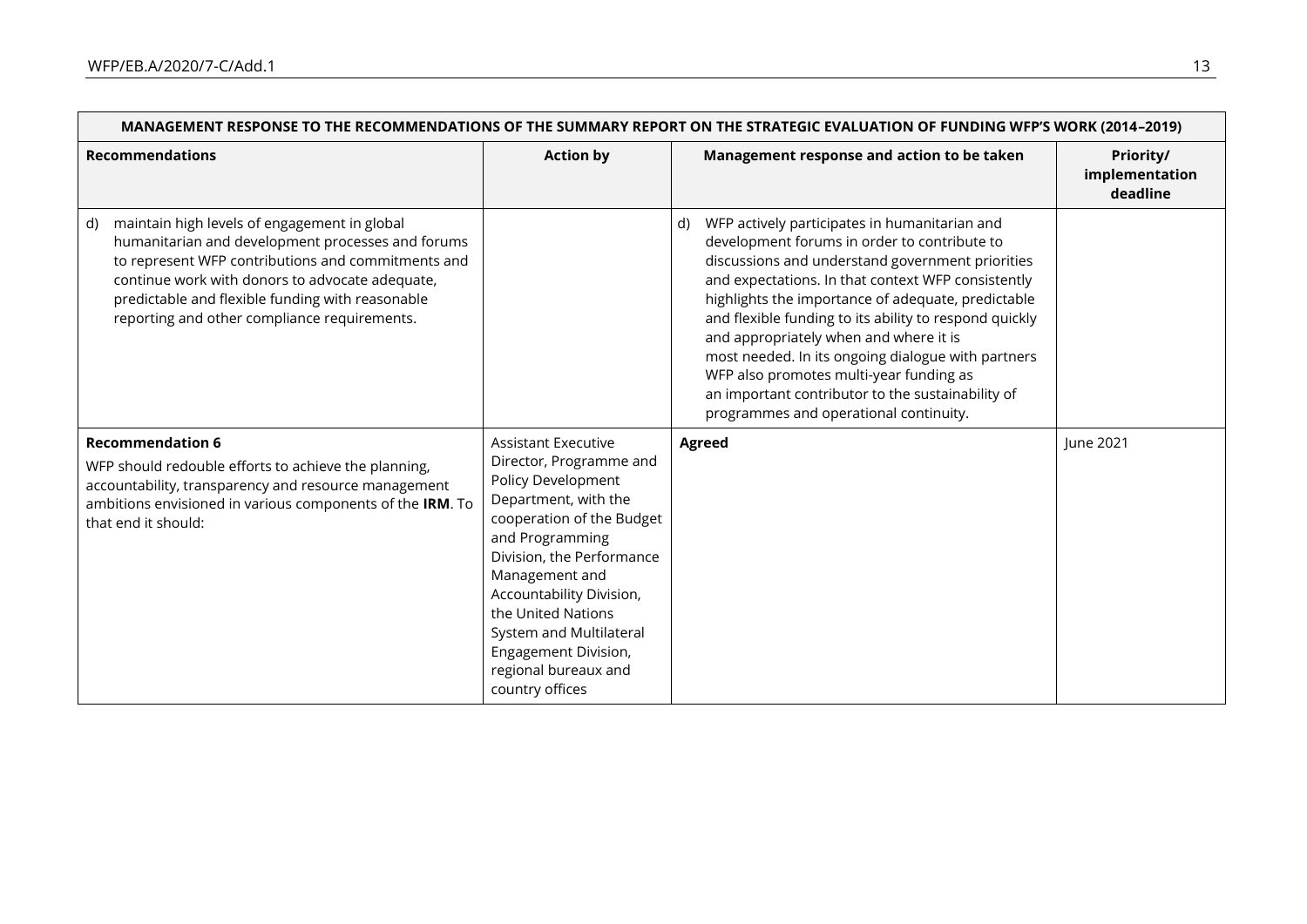| <b>Recommendations</b>                                                                                                                                                                                                                                                                                                                                                                                                                                 | <b>Action by</b> | Management response and action to be taken                                                                                                                                                                                                                                                                                                                                                                                                                                                                                                                                                                                                                                                                                                                                                                                                                                                                                                                                        | Priority/<br>implementation<br>deadline |
|--------------------------------------------------------------------------------------------------------------------------------------------------------------------------------------------------------------------------------------------------------------------------------------------------------------------------------------------------------------------------------------------------------------------------------------------------------|------------------|-----------------------------------------------------------------------------------------------------------------------------------------------------------------------------------------------------------------------------------------------------------------------------------------------------------------------------------------------------------------------------------------------------------------------------------------------------------------------------------------------------------------------------------------------------------------------------------------------------------------------------------------------------------------------------------------------------------------------------------------------------------------------------------------------------------------------------------------------------------------------------------------------------------------------------------------------------------------------------------|-----------------------------------------|
| continue the process of aligning country strategic plan<br>a)<br>(CSP) planning cycles with United Nations sustainable<br>development cooperation framework (UNSDCF)<br>processes and supporting the design of next-<br>generation CSPs to ensure that they are coherent,<br>evidence-based and aligned with national development<br>goals and financing priorities and that they incorporate<br>resource mobilization and partnership considerations. |                  | WFP is aligning the contents and cycles of<br>a)<br>second-generation CSPs with UNSDCFs. These CSPs<br>will also be informed by the growing body of<br>WFP evaluation evidence. In response to national<br>SDG targets and gaps identified through the<br>enhanced United Nations common country analysis,<br>the second generation CSPs will include advancing<br>agency collaboration through joint assessments and<br>joint programming, in particular with the other<br>Rome-based agencies and other food security and<br>nutrition stakeholders such as UNICEF.<br>UNSDCF joint workplans will be accompanied by<br>annual funding frameworks that take into account<br>the national SDG financing landscape.                                                                                                                                                                                                                                                               |                                         |
| identify how the resilience and development targets in<br>b)<br>CSPs are reflected in global resource mobilization<br>targets, ambitions and communications.                                                                                                                                                                                                                                                                                           |                  | While retaining its emergency response capacity to<br>b)<br>respond to humanitarian needs, WFP aims to<br>gradually reduce needs by advocating funding for<br>scaled up resilience building activities that safeguard<br>progress made through humanitarian interventions<br>and strengthen national systems and policies to<br>facilitate the eventual handover of its operations to<br>national programmes. The UNSDCF process is an<br>opportunity to underscore what WFP can offer in<br>the development sphere and to ensure that its<br>related activities are included in UNSDCFs and joint<br>work plans. In addition to pooled funds and<br>advocacy efforts under UNSDCFs, WFP is intensifying<br>its outreach with governments, international<br>financial institutions and global funds on areas such<br>as climate change, education and HIV/AIDS as part<br>of its work to change lives. CSPs will continue to be<br>reviewed to ensure that proposed programmes of |                                         |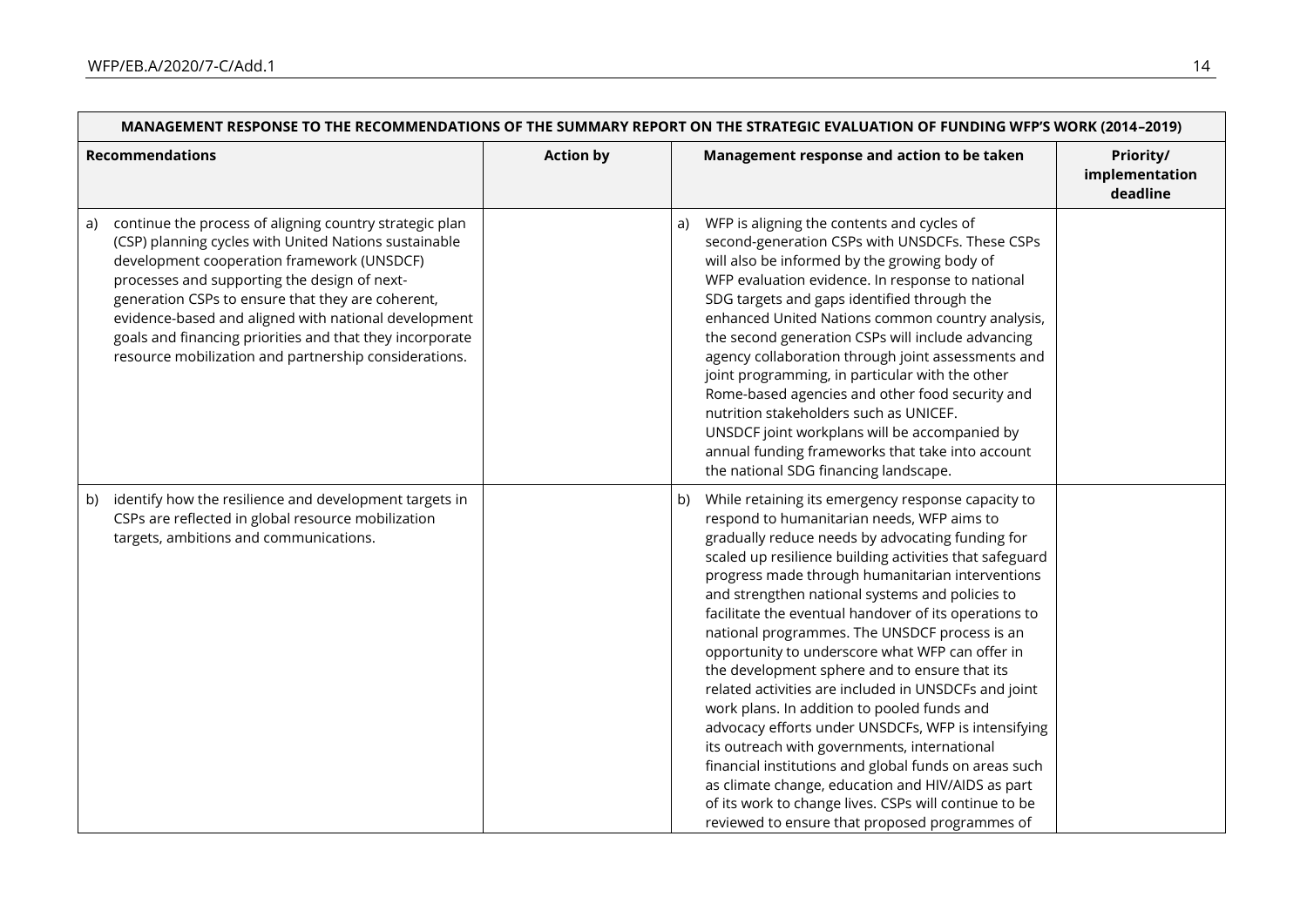$\blacksquare$ 

| <b>Recommendations</b>                                                                                                                                                                                                                                                                                                | <b>Action by</b> | Management response and action to be taken<br>Priority/<br>implementation<br>deadline                                                                                                                                                                                                                                                                                                                                                                                                                                                                                                                   |
|-----------------------------------------------------------------------------------------------------------------------------------------------------------------------------------------------------------------------------------------------------------------------------------------------------------------------|------------------|---------------------------------------------------------------------------------------------------------------------------------------------------------------------------------------------------------------------------------------------------------------------------------------------------------------------------------------------------------------------------------------------------------------------------------------------------------------------------------------------------------------------------------------------------------------------------------------------------------|
|                                                                                                                                                                                                                                                                                                                       |                  | work (which include resilience and development<br>targets) reflect anticipated funding at the country<br>office level. Individual country office needs and<br>cumulative needs inform the efforts of the<br>Partnerships and Advocacy Department to secure<br>resilience and development funding.                                                                                                                                                                                                                                                                                                       |
| continue work on tools and guidance to demonstrate<br>C)<br>the connection between resources and results by<br>better defining corporate indicators, measuring cross-<br>cutting results (particularly with regard to gender<br>equality and resilience) and minimizing the opaque<br>effects of bundling activities. |                  | WFP will build on its Resources to Results (R2R)<br>C)<br>initiative, which seeks to improve how the<br>organization links its financial resources and its<br>performance results, by including progress against<br>CSP baselines and targets and showing resources<br>and results data side by side. The ongoing corporate<br>results framework mid-term review will provide<br>additional insights into indicators and guidance<br>needs. These initiatives, along with CSP guidance<br>issued in January 2020, will help minimize the<br>reduction in transparency caused by bundling<br>activities. |
| review the challenges to country office resource<br>d)<br>management flexibility posed by activity-level<br>earmarking based on lessons learned from first-<br>generation CSPs and provide guidance for the next<br>generation of CSPs.                                                                               |                  | d) WFP is engaged in dialogue with donors to<br>demonstrate the efficiencies gained through<br>flexible contributions. WFP will document the<br>challenges posed by earmarking during the ongoing<br>review of lessons learned from CSPs, which will help<br>to inform any adjustments needed in<br>donor engagement.                                                                                                                                                                                                                                                                                   |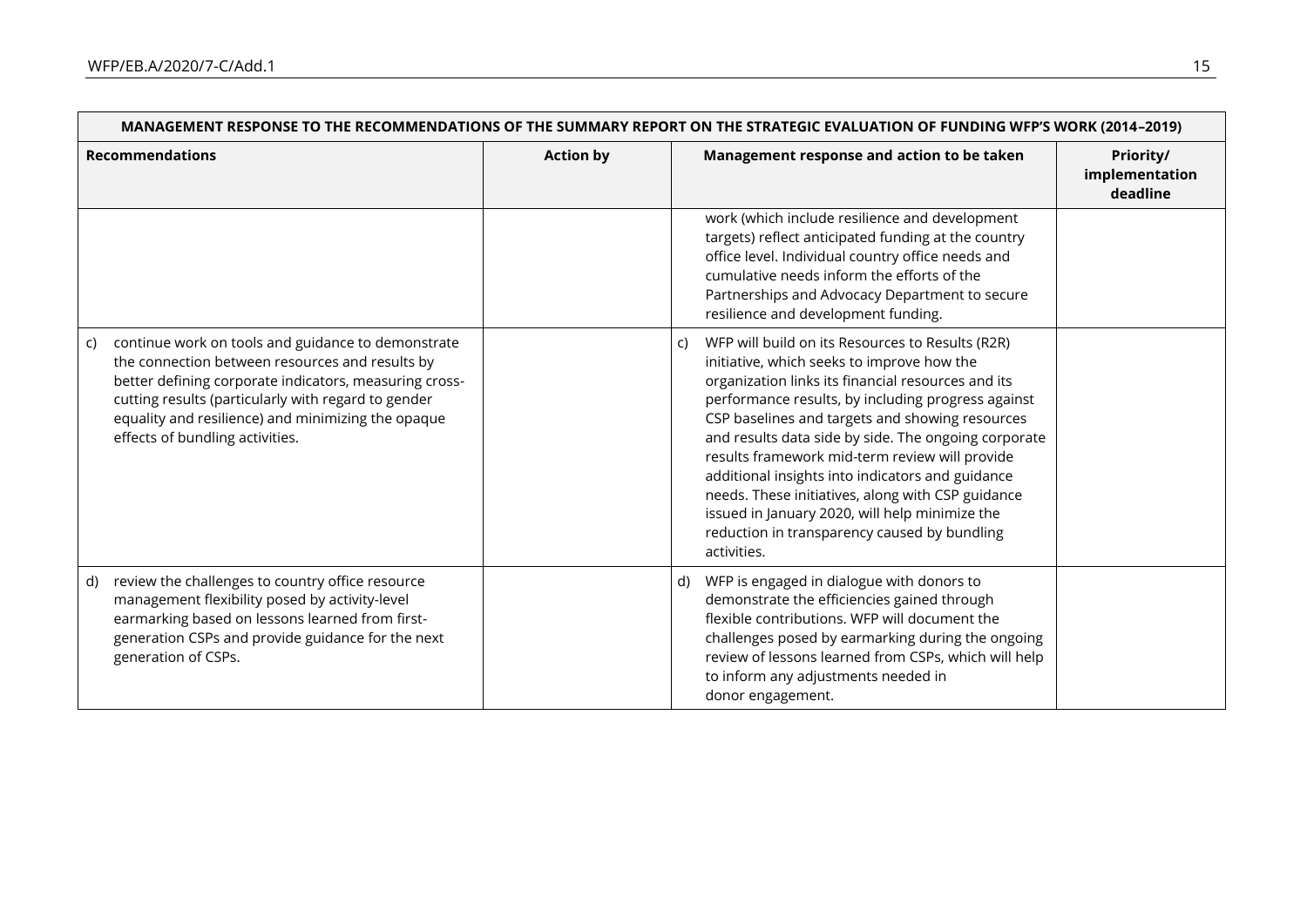| <b>Recommendations</b>                                                                                                                                                                                                                    | <b>Action by</b> | Management response and action to be taken                                                                                                                                                                                                                                                                                                                                                                                                                                                                                                                                                                                                                                                                                                                                                                                                                                                                                                                                                                                                                                                                                                                                                                                                                                                                                                                                                                                                                                                                                                                                                                                                                                                                                                                         | Priority/<br>implementation<br>deadline |
|-------------------------------------------------------------------------------------------------------------------------------------------------------------------------------------------------------------------------------------------|------------------|--------------------------------------------------------------------------------------------------------------------------------------------------------------------------------------------------------------------------------------------------------------------------------------------------------------------------------------------------------------------------------------------------------------------------------------------------------------------------------------------------------------------------------------------------------------------------------------------------------------------------------------------------------------------------------------------------------------------------------------------------------------------------------------------------------------------------------------------------------------------------------------------------------------------------------------------------------------------------------------------------------------------------------------------------------------------------------------------------------------------------------------------------------------------------------------------------------------------------------------------------------------------------------------------------------------------------------------------------------------------------------------------------------------------------------------------------------------------------------------------------------------------------------------------------------------------------------------------------------------------------------------------------------------------------------------------------------------------------------------------------------------------|-----------------------------------------|
| review guidance and practice regarding specialized<br>e)<br>donor reporting, including related budgeting<br>approaches, and incorporate information in Salesforce<br>to ensure monitoring and reporting costs are included<br>in budgets. |                  | The majority of WFP's donors accept annual country<br>e)<br>reports for reporting and accountability purposes.<br>Some donors, however, require specialized financial<br>reports in accordance with their own regulatory<br>frameworks. WFP provides these reports as<br>required under its agreements with the donors. WFP<br>issued internal guidelines in 2019 describing a cost<br>recovery mechanism to cover the costs associated<br>with preparing specialized donor financial reports.<br>However, donors also make ad hoc requests to<br>country offices for narrative and financial reports<br>that are not prescribed in their agreements<br>with WFP. Additional resources are needed at the<br>country office level to cover the cost of collecting<br>data and preparing and submitting these ad hoc<br>reports.<br>WFP is expanding its donor base and engaging in<br>partnerships with non-humanitarian donors. It is<br>hoped that at least some of these new donors will<br>accept reporting through the annual country reports<br>once they become more familiar with WFP rather<br>than require the use of their own reporting formats.<br>To that end, WFP will continue to familiarize donors<br>with its standard country portfolio structure and<br>reporting capabilities. It will also review existing<br>guidance and if necessary issue new guidance to the<br>effect that country offices should only agree to<br>provide additional ad hoc reporting after checking<br>with the partnership officers that the requests for<br>such reporting are in line with WFP's agreements<br>with donors; a standardized approach has been<br>established to address ad hoc reporting requests,<br>which includes a cost recovery mechanism, an |                                         |

#### $\mathcal{L}(\mathcal{A})$ **MANAGEMENT RESPONSE TO THE RECOMMENDATIONS OF THE SUMMARY REPORT ON THE STRATEGIC EVALUATION OF FUNDING WFP'S WORK (2014–2019)**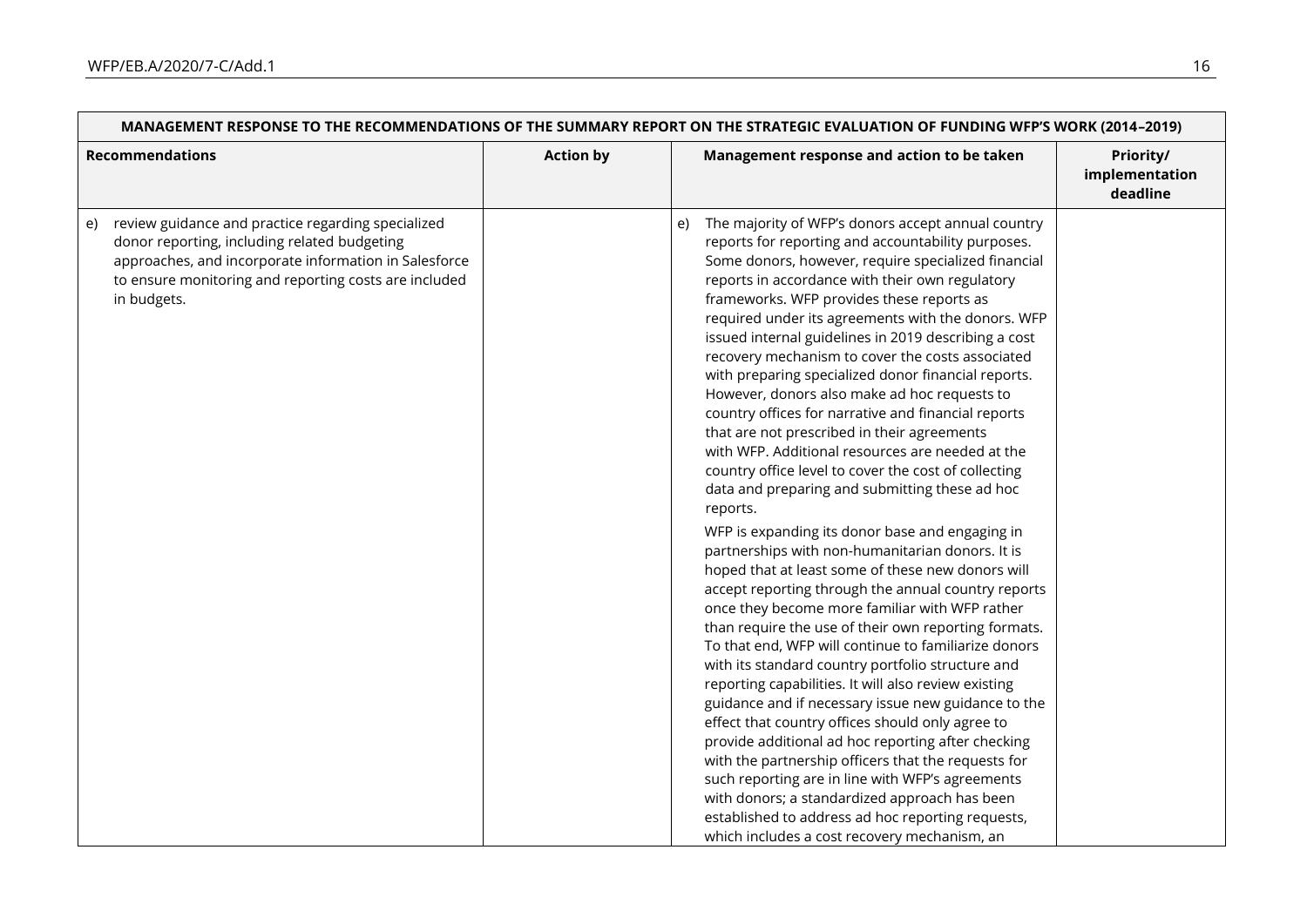$\blacksquare$ 

| <b>Recommendations</b>                                                                                                                                                                                                                                             | <b>Action by</b>                                                                                                                                                             | Management response and action to be taken                                                                                                                                                                                                                                                                                                                                                                                                                       |                                         |
|--------------------------------------------------------------------------------------------------------------------------------------------------------------------------------------------------------------------------------------------------------------------|------------------------------------------------------------------------------------------------------------------------------------------------------------------------------|------------------------------------------------------------------------------------------------------------------------------------------------------------------------------------------------------------------------------------------------------------------------------------------------------------------------------------------------------------------------------------------------------------------------------------------------------------------|-----------------------------------------|
|                                                                                                                                                                                                                                                                    |                                                                                                                                                                              |                                                                                                                                                                                                                                                                                                                                                                                                                                                                  | Priority/<br>implementation<br>deadline |
|                                                                                                                                                                                                                                                                    |                                                                                                                                                                              | indication of budgetary impact and relevant key<br>information in Salesforce to provide more insights<br>and guidance to country offices.                                                                                                                                                                                                                                                                                                                        |                                         |
| <b>Recommendation 7</b><br>WFP should improve the effectiveness of its corporate<br>resource allocation processes and decisions in order to<br>facilitate continuous, transparent and timely prioritization<br>to meet its strategic needs. To that end it should: | <b>Assistant Executive</b><br>Director, Resource<br>Management<br>Department, with the<br>collaboration of the Chief<br>of Staff and the Deputy<br><b>Executive Director</b> | <b>Agreed</b>                                                                                                                                                                                                                                                                                                                                                                                                                                                    | September 2021                          |
| invest in the thorough implementation of the bottom-<br>a)<br>up strategic budgeting exercise, which should include<br>consideration of all headquarters and regional bureau<br>functions and costs, including special accounts and<br>trust funds.                |                                                                                                                                                                              | The bottom-up strategic budgeting exercise is due<br>a)<br>to start in mid-May under the leadership of the<br>Office of the Executive Director. The Budget and<br>Programming Division will provide support<br>throughout the exercise.                                                                                                                                                                                                                          |                                         |
| develop a mechanism for articulating the relationship<br>b)<br>between the hierarchy of corporate priorities and<br>resource allocation from all funding sources as part of<br>developing the annual management plan.                                              |                                                                                                                                                                              | The Budget and Programming Division, in its<br>b)<br>capacity as SRAC secretariat, is developing<br>prioritization criteria for the allocation of funds to<br>corporate initiatives. The prioritization will inform<br>the development of the annual management plan.                                                                                                                                                                                            |                                         |
| provide staff and governance with transparent and<br>C)<br>timely information on the allocation decisions of the<br>Strategic Resource Allocation Committee and the<br>rationale for prioritization.                                                               |                                                                                                                                                                              | The SRAC has approved new quantitative and<br>C)<br>qualitative prioritization criteria for the allocation of<br>multilateral funds to crisis response and resilience<br>and root cause activities. Guidelines on the<br>methodology have been published in team-space<br>and are accessible to relevant divisions at<br>headquarters and in regional bureaux. All notes for<br>the record and minutes of SRAC meetings are<br>available in the same repository. |                                         |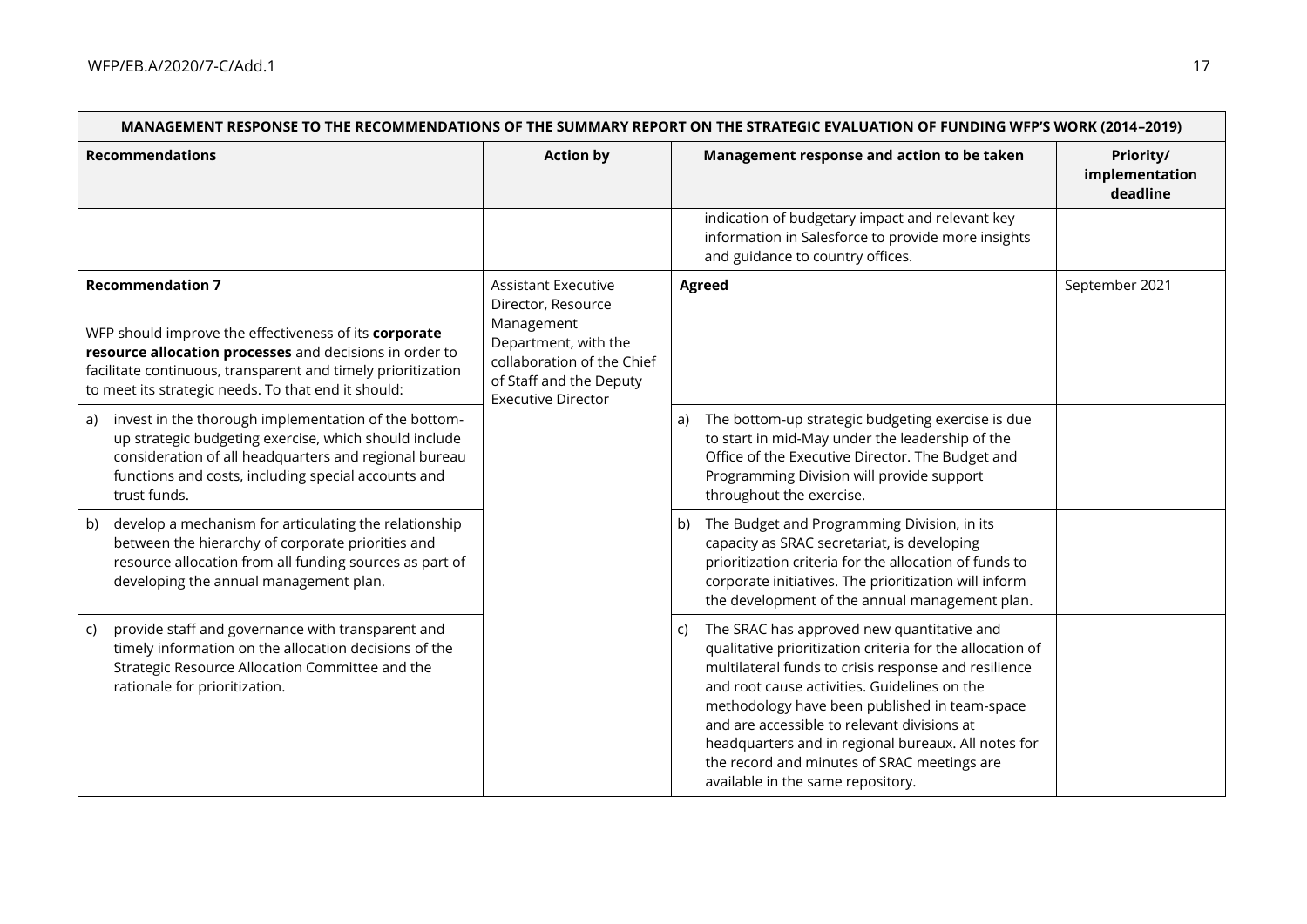| MANAGEMENT RESPONSE TO THE RECOMMENDATIONS OF THE SUMMARY REPORT ON THE STRATEGIC EVALUATION OF FUNDING WFP'S WORK (2014–2019)                                                                                                                                                                                                                                  |                                                                                                                                                                                                                     |                                                                                                                                                                                                                                                                                                    |                                         |
|-----------------------------------------------------------------------------------------------------------------------------------------------------------------------------------------------------------------------------------------------------------------------------------------------------------------------------------------------------------------|---------------------------------------------------------------------------------------------------------------------------------------------------------------------------------------------------------------------|----------------------------------------------------------------------------------------------------------------------------------------------------------------------------------------------------------------------------------------------------------------------------------------------------|-----------------------------------------|
| <b>Recommendations</b>                                                                                                                                                                                                                                                                                                                                          | <b>Action by</b>                                                                                                                                                                                                    | Management response and action to be taken                                                                                                                                                                                                                                                         | Priority/<br>implementation<br>deadline |
| continue timely decision making on investment case<br>d)<br>proposals (as initiated in 2020) to allow adequate time<br>for implementation.                                                                                                                                                                                                                      |                                                                                                                                                                                                                     | SRAC intends to continue to make decisions on<br>d)<br>investment case proposals in a timely manner that<br>allows adequate time for implementation.                                                                                                                                               |                                         |
| develop a system for tracking and reporting on the use<br>e)<br>of resources allocated to critical corporate initiatives<br>and other investment cases and ensure that this<br>performance information is used in future funding<br>decisions.                                                                                                                  |                                                                                                                                                                                                                     | The Tagetik platform is in place to facilitate<br>e)<br>monitoring and reporting on all extra-budgetary<br>activities (including CCIs and investment cases).<br>The Budget and Programming Division has<br>developed additional reports that track the budget<br>performance of these initiatives. |                                         |
| provide the Executive Board with a detailed analysis of<br>f)<br>the implications of an inflexible indirect support cost<br>rate, taking into account system-wide discussions on<br>aligning practices, competition and partnership<br>considerations, to facilitate more formal Executive<br>Board feedback on indirect support cost<br>flexibility proposals. |                                                                                                                                                                                                                     | A detailed concept paper has been drafted by the<br>f)<br>Budget and Programming Division and will inform<br>discussions with the Executive Board.                                                                                                                                                 |                                         |
| <b>Recommendation 8</b><br>should strengthen its advance financing<br><b>WFP</b><br>mechanisms so that they ensure predictable and timely<br>resourcing for the full scope of WFP's work, including<br>emergency (preparedness, anticipatory action and<br>response), resilience and development activities. To that end<br>it should:                          | <b>Assistant Executive</b><br>Director, Resource<br>Management<br>Department, with the<br>collaboration the Office of<br>the Deputy Executive<br>Director and the<br>Programme and Policy<br>Development Department | Agreed                                                                                                                                                                                                                                                                                             | February 2021                           |